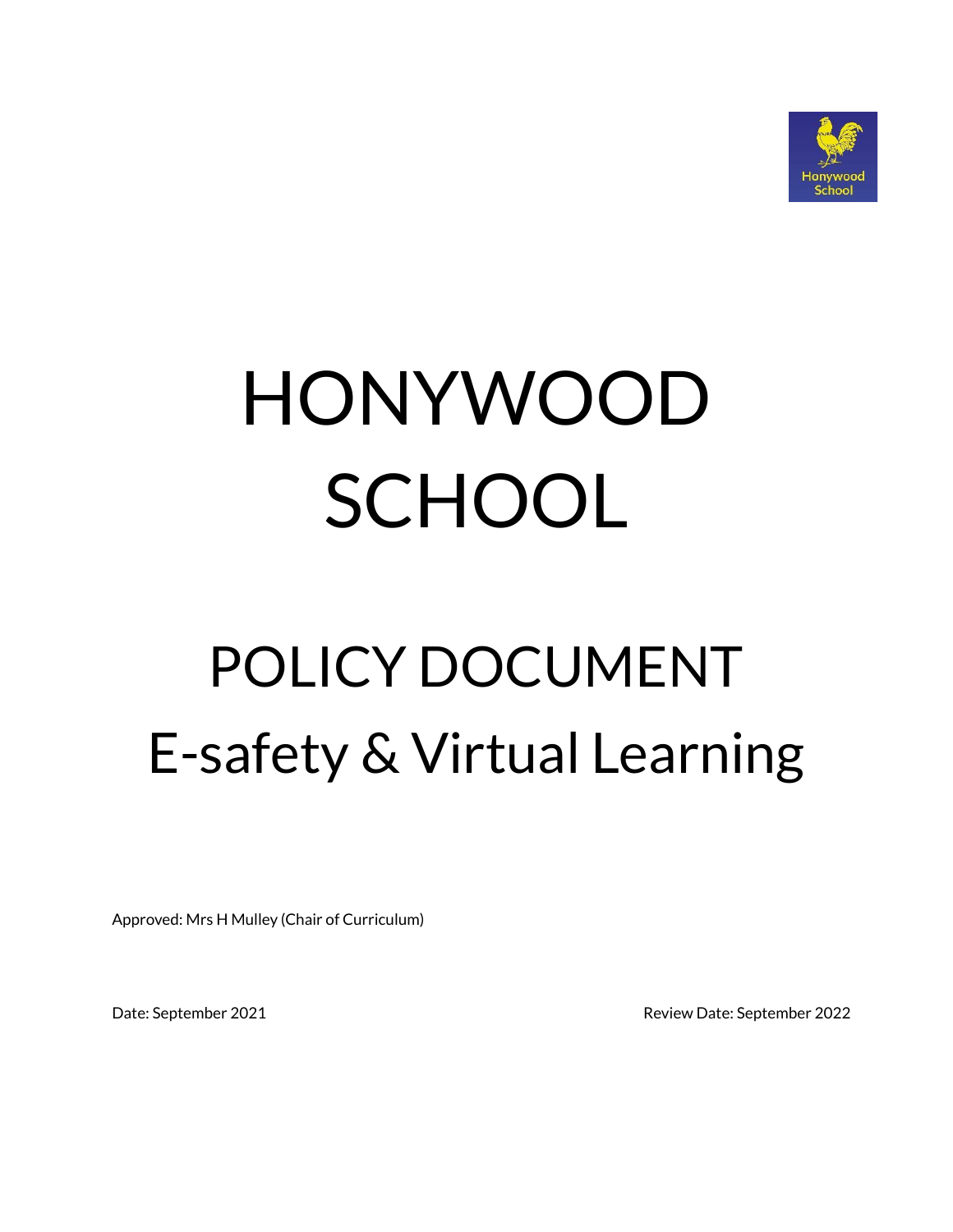#### **Section Page**

| 1.  | Aims                                                | $\overline{2}$ |   |
|-----|-----------------------------------------------------|----------------|---|
| 2.  | Legislation and guidance                            | $\overline{2}$ |   |
| 3.  | <b>Roles and responsibilities</b>                   | $\overline{2}$ |   |
| 4.  | <b>Educating learners about online safety</b>       | 6              |   |
| 5.  | Educating parents/carers about online safety        | $\overline{7}$ |   |
| 6.  | <b>Cyber-bullying</b>                               |                | 8 |
| 7.  | Learners using mobile devices in school             | 9              |   |
| 8.  | Staff using work devices outside school             | 10             |   |
| 9.  | How the school will respond to issues of misuse     | 10             |   |
| 10. | Use of IT systems/equipment, email and the internet | 11             |   |
| 11. | <b>Remote learning</b>                              | 17             |   |
| 12. | <b>Training</b>                                     | 18             |   |
| 13. | <b>Monitoring arrangements</b>                      | 19             |   |
| 14. | <b>Complaints</b>                                   | 19             |   |
| 15. | Links with other policies                           | 20             |   |

**Appendices Appendix 1: E-Safety Incident Form Appendix 2: Internet Permission Appendix 3: iPad Acceptable Use Policy Appendix 4: Guidelines for Learners' Internet Access Appendix 5: Internet Policy Appendix 6: Email Good Practice Guide**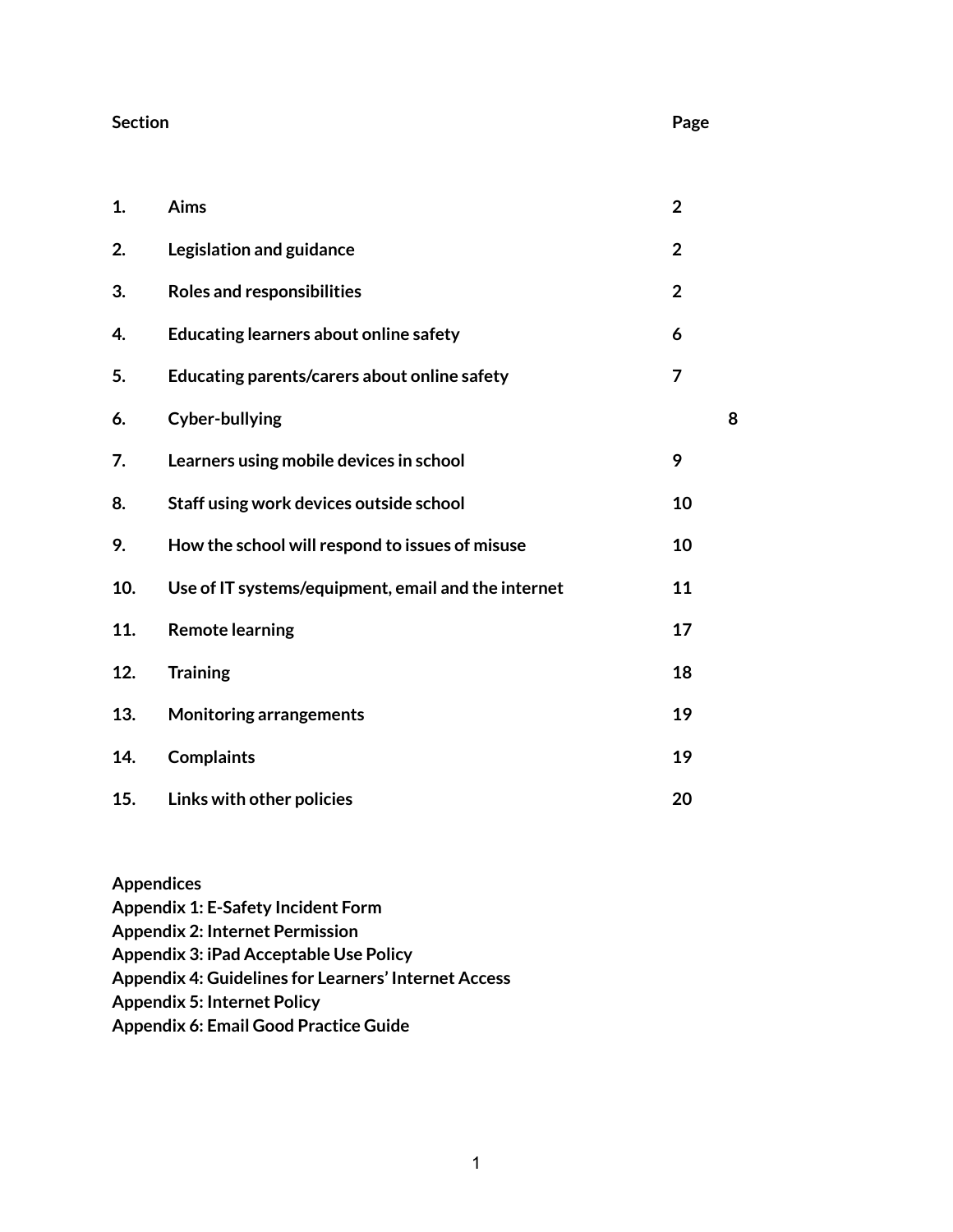## **1. Aims**

Our school aims to:

- Have robust processes in place to ensure the online safety of learners, staff, volunteers and governors
- Deliver an effective approach to online safety, which empowers us to protect and educate the whole school community in its use of technology
- Establish clear mechanisms to identify, intervene and escalate an incident, where appropriate

## **2. Legislation and guidance**

This policy is based on the Department for Education's statutory safeguarding guidance, [Keeping](https://www.gov.uk/government/publications/keeping-children-safe-in-education--2) Children Safe in [Education](https://www.gov.uk/government/publications/keeping-children-safe-in-education--2), and its advice for schools on [preventing](https://www.gov.uk/government/publications/preventing-and-tackling-bullying) and tackling bullying and searching, screening and [confiscation](https://www.gov.uk/government/publications/searching-screening-and-confiscation). It also refers to the Department's guidance on [protecting](https://www.gov.uk/government/publications/protecting-children-from-radicalisation-the-prevent-duty) children from [radicalisation](https://www.gov.uk/government/publications/protecting-children-from-radicalisation-the-prevent-duty).

It reflects existing legislation, including but not limited to the **[Education](https://www.legislation.gov.uk/ukpga/1996/56/contents) Act 1996** (as amended), the Education and [Inspections](https://www.legislation.gov.uk/ukpga/2006/40/contents) Act 2006 and the [Equality](https://www.legislation.gov.uk/ukpga/2010/15/contents) Act 2010. In addition, it reflects th[e](http://www.legislation.gov.uk/ukpga/2011/21/contents/enacted) [Education](http://www.legislation.gov.uk/ukpga/2011/21/contents/enacted) Act 2011, which has given teachers stronger powers to tackle cyber-bullying by, if necessary, searching for and deleting inappropriate images or files on learners' electronic devices where they believe there is a 'good reason' to do so.

This policy complies with our funding agreement and articles of association.

## **3. Roles and responsibilities**

#### **3.1 The governing body**

The governing body has overall responsibility for monitoring this policy and holding the headteacher to account for its implementation.

The governing body will coordinate regular meetings with appropriate staff to discuss online safety, and monitor online safety logs as provided by the designated safeguarding lead (DSL).

All governors will:

- Ensure that they have read and understood this policy
- Ensure that the school follows all current e-safety advice to keep children and staff safe
- Support the school in encouraging parents/carers and the wider community to become engaged in e-safety activities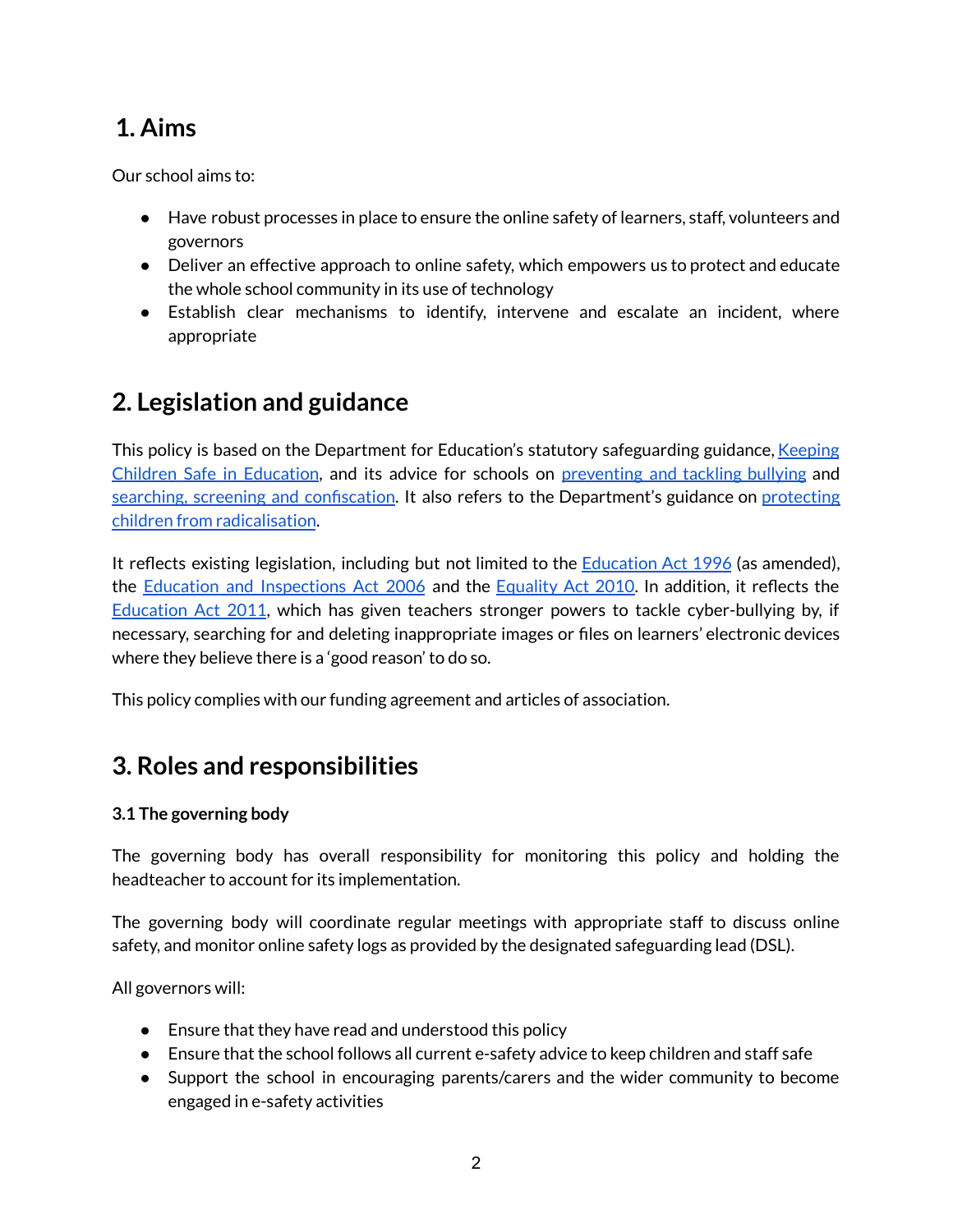#### **3.2 The Headteacher**

The Headteacher is responsible for ensuring that staff understand this policy, and that it is being implemented consistently throughout the school.

#### **3.3 The Designated Safeguarding Lead**

Details of the school's Designated Safeguarding Lead (DSL) and deputies are set out in our child protection and safeguarding policy.

The DSL takes lead responsibility for online safety in school in conjunction with the E-safety Coordinator, in particular:

- Supporting the Headteacher in ensuring that staff understand this policy and that it is being implemented consistently throughout the school
- Working with the Headteacher, Network Manager and other staff, as necessary, to address any online safety issues or incidents
- Ensuring that any online safety incidents are logged (Appendix 1) and dealt with appropriately in line with this policy
- Ensuring that any incidents of cyber-bullying are logged through SIMS and dealt with appropriately in line with the school behaviour policy
- Updating and delivering staff training on online safety, ensuring that all staff are aware of the procedures that need to be followed in the event of an e-safety incident
- Liaising with other agencies and/or external services if necessary
- Providing regular reports on online safety in school to the Headteacher/SLT and/or governing body
- Keeping up to date on e-safety legislation, and be aware of the potential for serious child protection issues to arise from; sharing personal data, access to illegal/inappropriate material, inappropriate online contact with adults/behaviours, potential or actual incidents of grooming, cyber-bullying and use of social media

This list is not intended to be exhaustive.

The aims of safeguarding within this policy run parallel with those in the School Child Protection policy. The protocol on incidents of Safeguarding are available in the Staff Handbook.

#### **3.4 The Network Manager**

The Network Manager is responsible for:

● Putting in place appropriate filtering and monitoring systems, which are updated on a regular basis and keep pupils safe from potentially harmful and inappropriate content and contact online while at school, including terrorist and extremist material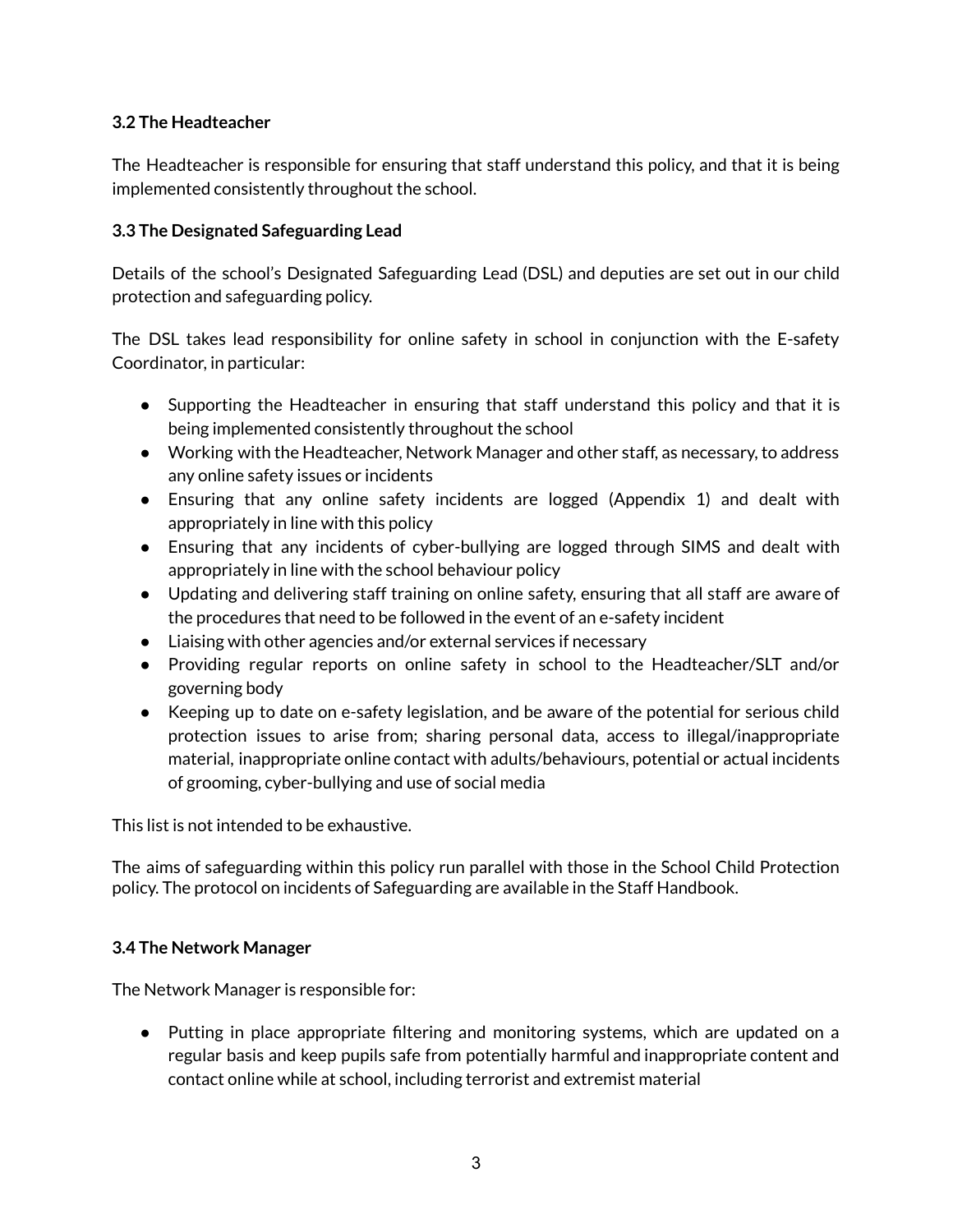- Ensuring that the school's ICT systems are secure and protected against viruses and malware, and that such safety mechanisms are updated regularly
- Conducting a security check and monitoring the school's ICT systems on a regular basis
- Blocking access to potentially dangerous sites and, where possible, preventing the downloading of potentially dangerous files
- Ensuring that any online safety incidents are logged (see appendix 1)
- Ensuring that any incidents of cyber-bullying are dealt with appropriately in line with the school behaviour policy
- Report any e-safety related issues that arise, to the E-Safety Coordinator to ensure that users may only access the School's networks through an authorised and properly enforced password protection policy, in which passwords are regularly changed
- Ensuring that access controls / encryption exist to protect personal and sensitive information held on School-owned devices
- Ensuring appropriate backup procedures exist so that critical information and systems can be recovered in the event of a disaster
- Keeping up-to-date documentation of the School's e-security and technical procedures
- Providing guidance to teachers and learners on their use of the Internet and e-mail
- Ensuring all Learners agree to the Ipad AUP Prior to accessing the school iPad

This list is not intended to be exhaustive.

#### **3.5 All staff and volunteers**

All staff and volunteers are responsible for:

- Maintaining an understanding of this policy
- Implementing this policy consistently
- Procedures that need to be followed in the event of an e-safety incident
- Adhering to this policy, and ensuring that learners follow the school's terms on iPad acceptable use (Appendix 3)
- Working with the DSL to ensure that any online safety incidents are logged via the online E-Safety Incident Form (Appendix 1) and dealt with appropriately in line with this policy
- Ensuring that any incidents of cyber-bullying are dealt with appropriately in line with the school behaviour policy
- Reporting any suspected misuse or problem to the Headteacher/Line Manager/ Designated Safeguarding Lead/Cohort Leader/Network Manager for investigation/ action/consequence
- Ensuring all digital communications with learners, parents/carers should be on a professional level *and only carried out using officialschoolsystems*
- Monitoring the use of digital technologies, mobile devices, cameras etc in lessons and other school activities (where allowed) and implement current policies with regard to these devices

In addition teaching staff are expected to: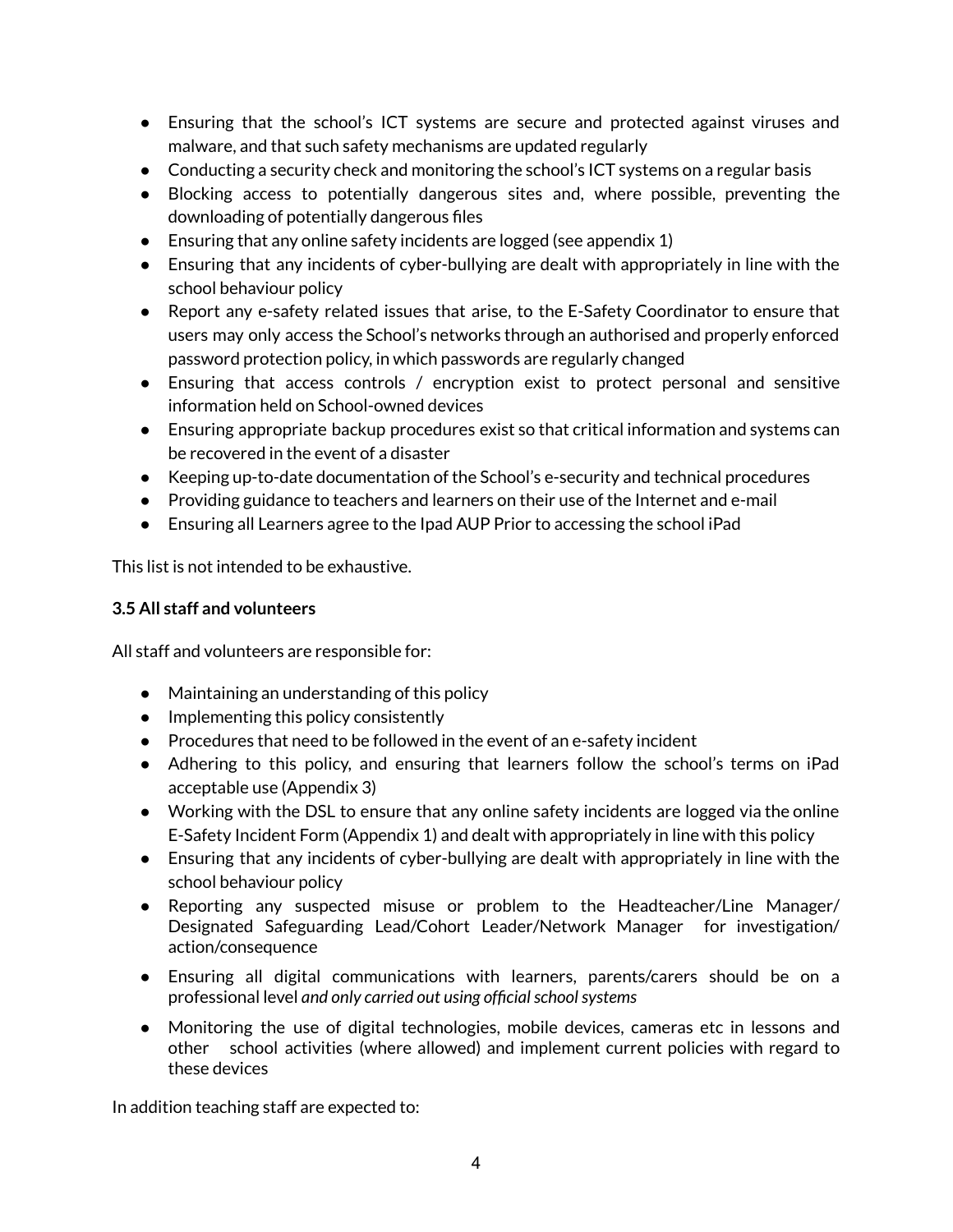- $\bullet$  Embed e-safety issues in all aspects of the curriculum and other school activities
- Supervise and guide learners carefully when engaging in learning activities involving online technology (including extra-curricular and out of school activities if relevant)
- Ensure that learners are fully aware of research skills and are fully aware of legal issues relating to electronic content such as copyright laws
- In learning sessions where internet use is pre-planned, learners should be guided to sites checked as suitable for their use and that processes are in place for dealing with any unsuitable material that is found in Internet searches

This list is not intended to be exhaustive.

#### **3.6 learners**

Learner responsibilities and expectations:

- To read, understand, sign and adhere to the iPad Acceptable Use Policy (Appendix 3)
- To have a good understanding of research skills and the need to avoid plagiarism and uphold copyright regulations
- To understand the importance of reporting abuse, misuse or access to inappropriate materials
- To know what action to take if they or someone they know feels worried or vulnerable when using online technology
- To know and understand school policy on the use of mobile phones, digital cameras and handheld devices
- To know and understand school policy on the taking / use of images and on cyber-bullying
- To understand the importance of adopting good e-safety practice when using digital technologies out of school and realise that the school's E-Safety Policy covers their actions out of school, if related to their membership of the school
- To keep all personal details secret this includes passwords. Learners are responsible for any misuse of their password. Learners are encouraged to regularly change their passwords to protect privacy
- To access the internet and emails appropriately during learning sessions for educational purposes only
- School staff may access any file held on any computer storage system or media that is part of or connected to the school network. The school reserves the right to access any portable electronic storage device or other media brought into school and to monitor all communications. Learners should thus be aware that their files will not always be private
- To take responsibility for learning about the benefits and risks of using the internet and other technologies safely both in school and at home

#### **3.7 Parents/Carers**

Parents/Carers are expected to: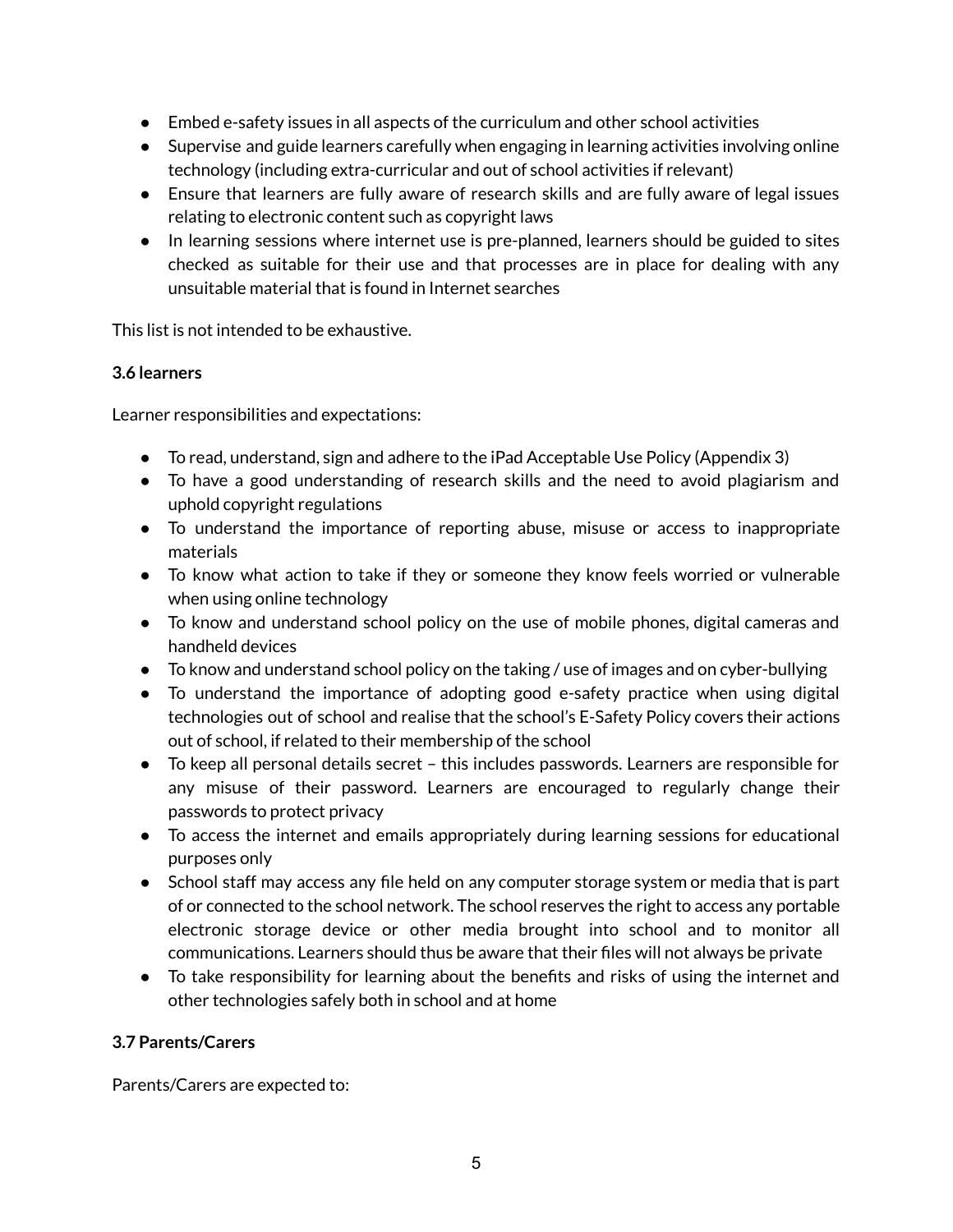- Notify a member of staff or the Headteacher of any concerns or queries regarding this policy
- Ensure their child has read, understood and agreed to the terms on the iPad Acceptable Use Policy, (Appendix 3) guidelines for Learners' Internet Access document (Appendix 4) and the Internet Policy (Appendix 5)
- Communicate with the school if they have any concerns about their child in relation to any aspects of e-safety
- Be responsible for the security/filtering controls at home (if support is needed with this, contact the Network Manager)

Parents/Carers can seek further guidance on keeping children safe online from the following organisations and websites:

- What are the issues?, UK Safer Internet Centre[:](https://www.saferinternet.org.uk/advice-centre/parents-and-carers/what-are-issues) <https://www.saferinternet.org.uk/advice-centre/parents-and-carers/what-are-issues>
- Hot topics, Childnet International[:](http://www.childnet.com/parents-and-carers/hot-topics) <http://www.childnet.com/parents-and-carers/hot-topics>
- Parent factsheet, Childnet International[:](http://www.childnet.com/ufiles/parents-factsheet-09-17.pdf) <http://www.childnet.com/ufiles/parents-factsheet-09-17.pdf>

Learners and parents/carers are provided with documents as part of the school's admission process, these documents include; Internet Permission (Appendix 2) iPad Acceptable Use Policy (Appendix 3) Guidelines for Learner's Internet Access (Appendix 4) and Internet Policy (Appendix 5).

#### **3.8 Visitors and members ofthe community**

Visitors and members of the community who use the school's ICT systems or internet will be made aware of this policy, when relevant, and expected to read and follow it.

## **4. Educating learners about online safety**

Learners will be taught about online safety as part of the curriculum. Specific sessions are dedicated in year 7 as part of the IDEA design for learning and also aspects of this are covered in learning session 5 as part of the PSHE curriculum as well as within the gcse course for Computer Science.

Learners will be taught:

- To understand a range of ways to use technology safely, respectfully, responsibly and securely, including protecting their online identity and privacy
- To recognise inappropriate content, contact and conduct, and know how to report concerns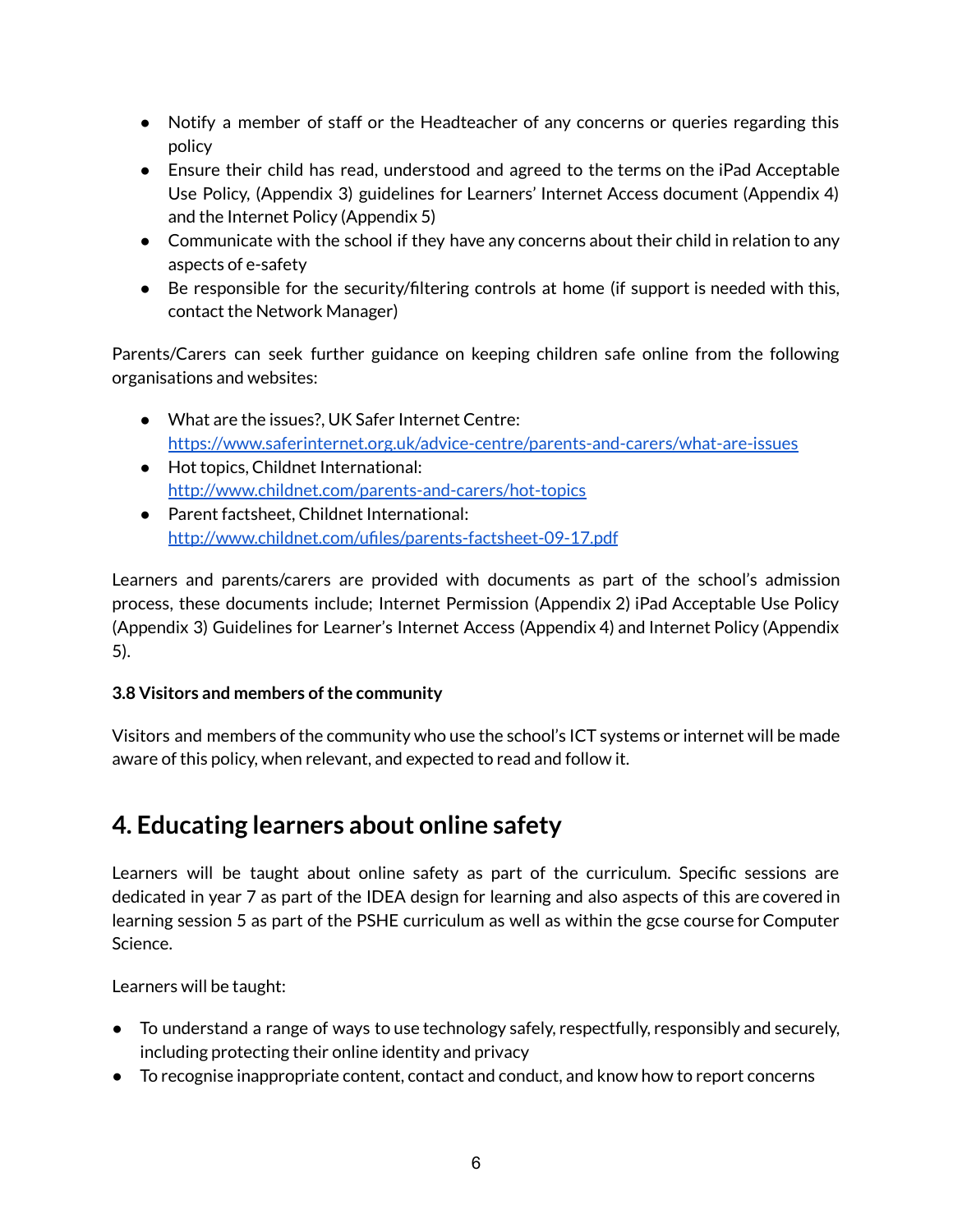- To understand how changes in technology affect safety, including new ways to protect their online privacy and identity
- How to report a range of concerns

The main areas of risk can be summarised as follows:

**Content** 

- Exposure to inappropriate content, including online pornography, ignoring age ratings in games (exposure to violence associated with often racist language), substance abuse
- Lifestyle websites, for example pro-anorexia/self-harm/suicide sites
- Hate sites
- Content validation: how to check authenticity and accuracy of online content

#### **Contact**

- **Grooming**
- Cyber-bullying in all forms
- Identity theft (including 'frape' (hacking Facebook profiles)) and sharing passwords

**Conduct** 

- Privacy issues, including disclosure of personal information
- Digital footprint and online reputation
- Health and well-being (amount of time spent online (Internet or gaming))
- Sexting (sending and receiving of personally intimate images) also referred to as SGII (self-generated indecent images)
- Copyright (little care or consideration for intellectual property and ownership such as music and film)

The safe use of social media and the internet will also be covered in other subjects where relevant. There is also a comprehensive programme which is taught through Learning Session 5. Further details can be found in the RSE and PSHE policies.

The school may use assemblies to raise learners' awareness of the dangers that can be encountered online and may also invite speakers to talk to learners about this.

## **5. Educating parents/carers about online safety**

The school will raise parents'/carers' awareness of internet safety in letters or other communications home, such as headlines and in information via our website. This policy will also be shared with parents.

Online safety will also be covered during the Cohort 7 meet the Learning Group Leader in the Autumn term.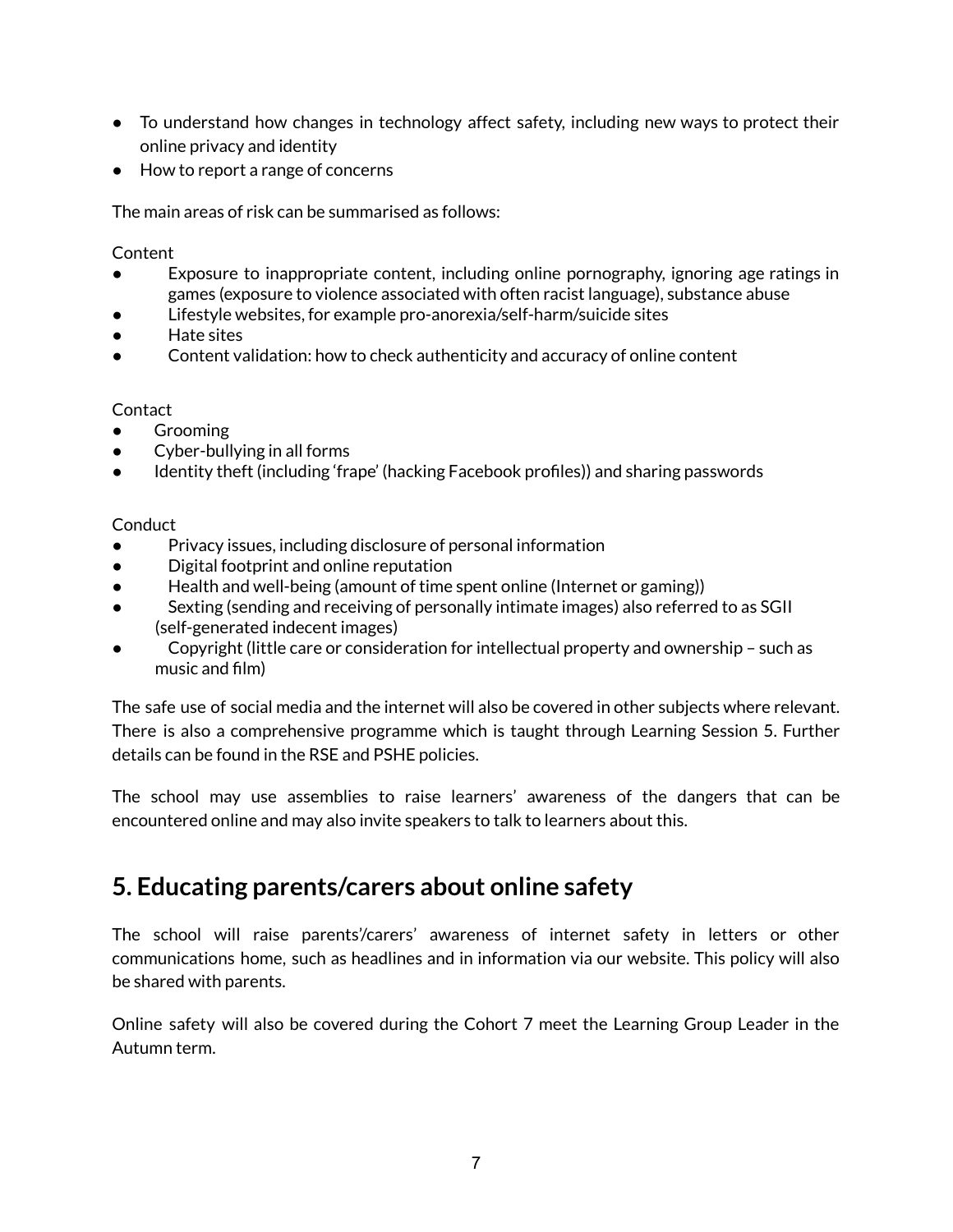If parents have any queries or concerns in relation to online safety, these should be raised in the first instance with the Cohort Leader/DSL and/or the Headteacher or member of the Senior Leadership team.

Concerns or queries about this policy can be raised with any member of staff or the headteacher.

## **6. Cyber-bullying**

#### **6.1 Definition**

Cyber-bullying takes place online, such as through social networking sites, messaging apps or gaming sites. Like other forms of bullying, it is the repetitive, intentional harming of one person or group by another person or group, where the relationship involves an imbalance of power. (See the school's Behaviour Policy.)

#### **6.2 Preventing and addressing cyber-bullying**

To help prevent cyber-bullying, we will ensure that learners understand what it is and what to do if they become aware of it happening to them or others. We will ensure that learners know how they can report any incidents and are encouraged to do so, including where they are a witness rather than the victim.

The school will actively discuss cyber-bullying with learners, explaining the reasons why it occurs, the forms it may take and what the consequences can be. Learning Group Leaders will discuss cyber-bullying with their Learning Group as part of the RSE/PSHE curriculum, and the issue will be addressed in assemblies when necessary.

Teaching staff are also encouraged to find opportunities to use aspects of the curriculum to cover cyber-bullying. This includes Personal, Social, Health and Economic (PSHE) education, and other subjects where appropriate.

All staff, governors and volunteers (where appropriate) receive training on cyber-bullying, its impact and ways to support learners, as part of safeguarding training (see section 11 for more detail).

The school also shares information on cyber-bullying to parents/carers so that they are aware of the signs, how to report it and how they can support children who may be affected.

In relation to a specific incident of cyber-bullying, the school will follow the processes set out in the school behaviour policy. Where illegal, inappropriate or harmful material has been spread among learners, the school will use all reasonable endeavours to ensure the incident is contained.

The DSL will consider whether the incident should be reported to the police if it involves illegal material, and will work with external services if it is deemed necessary to do so.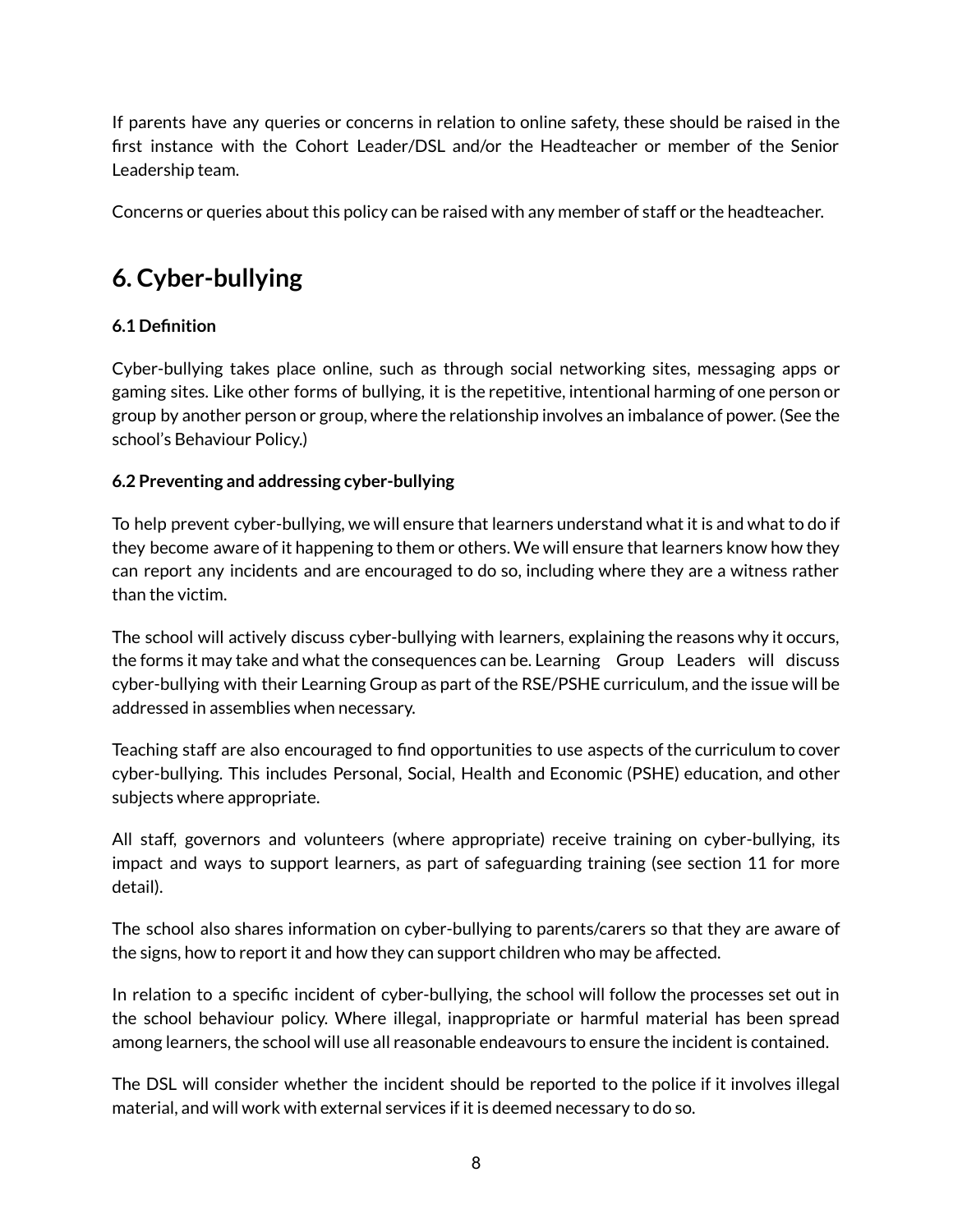#### **6.3 Examining electronic devices**

School staff have the specific power under the Education and Inspections Act 2006 (which has been increased by the Education Act 2011) to search for and, if necessary, delete inappropriate images or files on learners' electronic devices, including mobile phones, iPads and other tablet devices, where they believe there is a 'good reason' to do so.

When deciding whether there is a good reason to examine or erase data or files on an electronic device, staff must reasonably suspect that the data or file in question has been, or could be, used to:

- Cause harm, and/or
- Disrupt teaching, and/or
- Break any of the school rules

If inappropriate material is found on the device, it is up to the staff member in conjunction with the DSL or other member of the senior leadership team to decide whether they should:

- Delete that material, or
- Retain it as evidence (of a criminal offence or a breach of school discipline), and/or
- $\bullet$  Report it to the police

Any searching of pupils will be carried out in line with the DfE's latest guidance on [screening,](https://www.gov.uk/government/publications/searching-screening-and-confiscation) searching and [confiscation](https://www.gov.uk/government/publications/searching-screening-and-confiscation) and in line with school's behaviour policy.

Any complaints about searching for or deleting inappropriate images or files on learners' electronic devices will be dealt with through the school complaints procedure.

## **7. Learners using mobile devices in school**

Learners may bring mobile devices into school, but are not permitted to use or access their mobile phones during the entire school day, including break and lunch times. Phones can be used outside of the school building before 8.40am and after 3.20pm. The same rules and expectations apply for learners that attend before/after school revision clubs/interventions and Independent Study club. Any breaches in the use of mobile phones is responded to in line with the school behaviour policy.

Learners are provided with an iPad and are subject to the terms and conditions as set out in the iPad Acceptable Use Policy (Appendix 3) Any breach of the acceptable use agreement by a learner may trigger disciplinary action in line with the school behaviour policy, which may result in the confiscation of their device or other restrictions placed on it.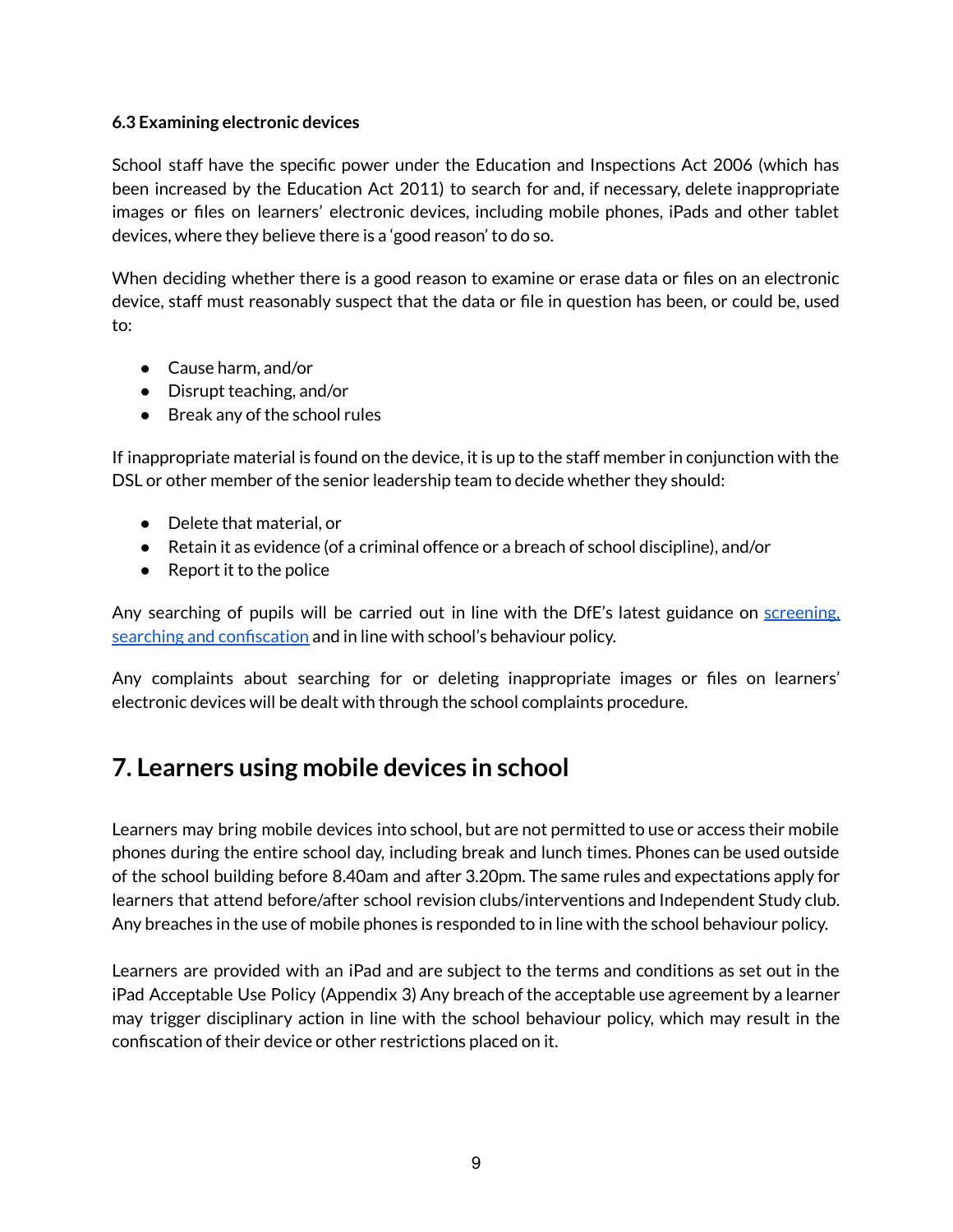## **8. Staff using work devices outside school**

Staff members are permitted to use personal or work devices inside and outside of the school.

Staff must ensure that their personal/work device is secure and password-protected, and that they do not share their password with others. They must take all reasonable steps to ensure the security of their work device when using it outside school. Any external portable storage devices such as memory sticks or hard drives need to be submitted to the Network Manager prior to use so that they can be encrypted. Technical restrictions will be put in place so that it is not possible to "WRITE/SAVE" new data to an unencrypted memory stick but it will be possible to "READ/OPEN" from them.

Staff members using a work device outside school must not install any unauthorised software on the device and must not use the device in any way which would damage it. Access to the Internet from an employee's home using a school owned device or through school owned connections must adhere to all the policies that apply to their use. Family members or other non-employees must not be allowed to access the school's computer system or use the school's computer facilities, without the formal agreement of their Line Manager.

If staff have any concerns over the security of their device, they must seek advice from the Network Manager.

## **9. How the school will respond to issues of misuse**

Where a learner misuses the school's iPads, ICT systems or internet, we will follow the procedures set out in the behaviour policy. The action taken will depend on the individual circumstances, nature and seriousness of the specific incident, and will be proportionate. Staff will log the incident on SIMs (the school's data system) and also complete the E-Safety incident form (Appendix 1) if the incident is related to safeguarding and inform the DSL/Network Manager/Cohort Leader/Senior Leader.

Where a staff member misuses the school's ICT systems or the internet, or misuses a personal device where the action constitutes misconduct, the matter will be dealt with in accordance with the staff disciplinary procedures. The action taken will depend on the individual circumstances, nature and seriousness of the specific incident.

The school will consider whether incidents which involve illegal activity or content, or otherwise serious incidents, should be reported to the police.

## **10. Use of IT systems/equipment, E-mail and the Internet**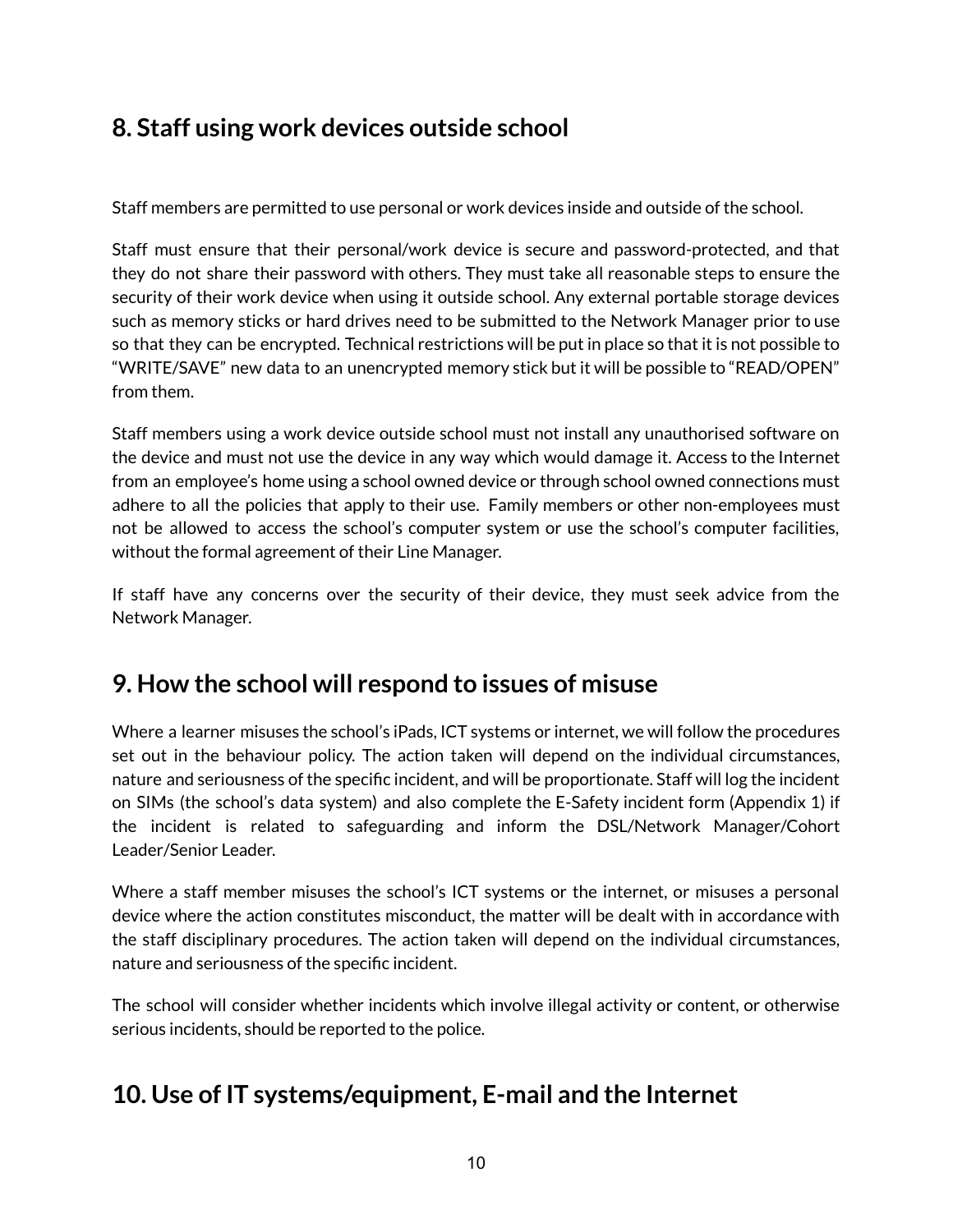All learners, parents/carers, staff, volunteers and governors using the school's electronic mail services including Google suite platforms and/or the Internet are expected to do so responsibly and to comply with all applicable laws, policies and procedures, and with normal standards of professional and personal courtesy and conduct.

Computers, laptops and tablets loaned to employees by the school are provided to support their professional responsibilities. Employees must not use school equipment or property for personal gain or fraudulent, malicious, illegal, libelous, immoral, dangerous, offensive purposes. Employees should not undertake IT related activities that are contrary to the school's policies or business interests including accessing, downloading, storing, creating, copying or distributing offensive material (this includes but is not limited to pornographic, sexual, violent or criminal content and racist, sexist, or otherwise discriminatory material).

All forms of chain mail are unacceptable and the transmission of user names, passwords or other information related to the security of the school's computers is not permitted.

#### **10.1 Personal use (All staff and volunteers)**

The school's e-mail and Internet service may be used for incidental personal purposes, with the approval of the Line Manager, provided that it does not:

- Interfere with the school's operation of computing facilities or e-mail services
- Interfere with the user's employment or other obligations to the school
- Interfere with the performance of professional duties
- Is of a reasonable duration and frequency
- Does not overburden the system or create any additional expense to the school
- Does not bring the school and its employees into disrepute

Such use must not be for:

- Unlawful activities;
- Commercial purposes not under the auspices of the school
- Personal financial gain
- Personal use that is inconsistent with other school policies or guidelines

If an employee fails to meet these conditions for personal use, their rights to use equipment may be withdrawn. If an employee fails to follow this policy and other supporting procedures, this could result in disciplinary action.

#### **10.2 Privacy**

The school respects users' privacy. Email content will not be routinely inspected or monitored, nor content disclosed without the originator's consent. However, under the following circumstances such action may be required: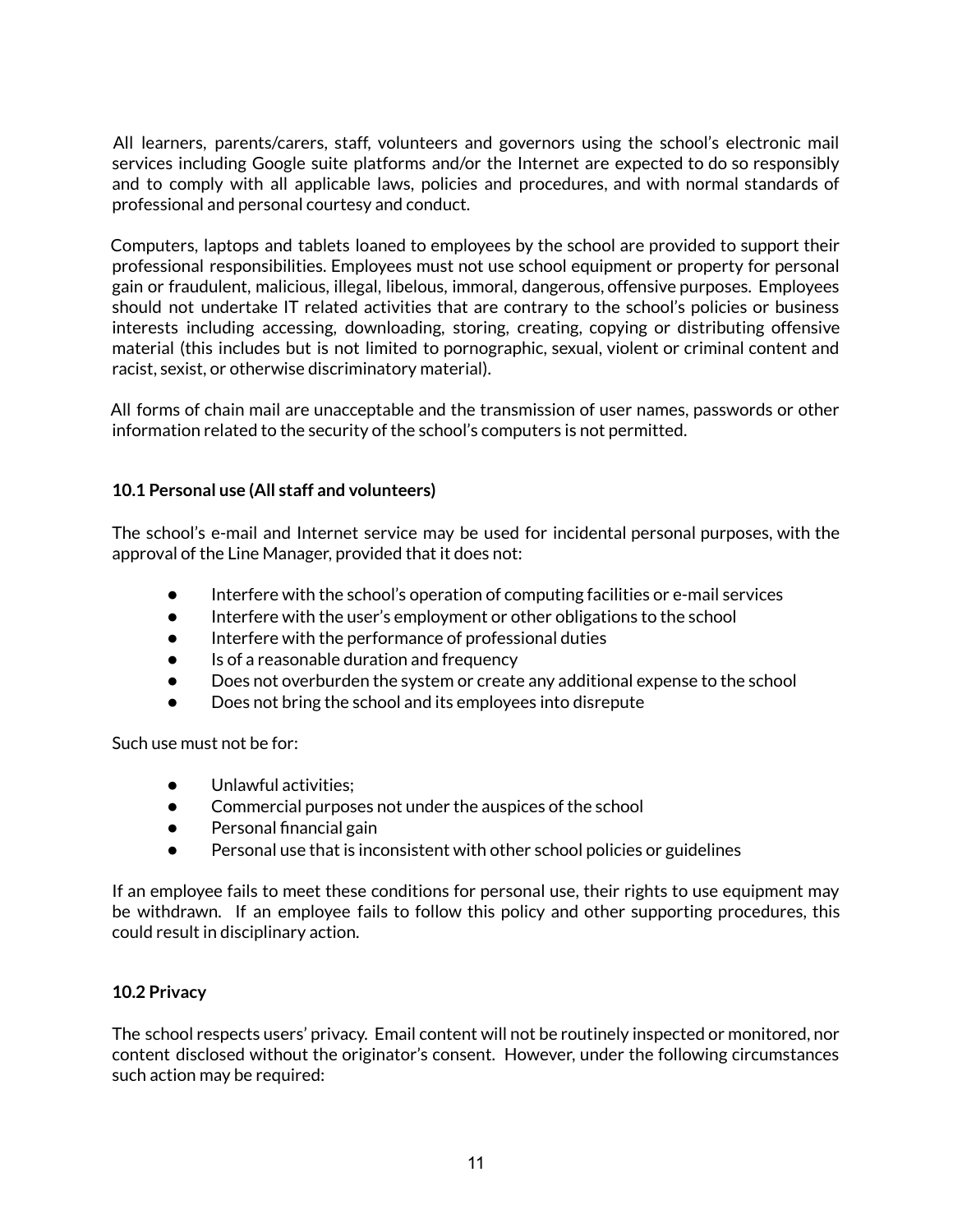- When required by law.
- If there is a substantiated reason to believe that a breach of the law or school's policy has taken place.
- When there are emergency or compelling circumstances.

The school reserves the right, at its discretion, to review any employee's electronic files and messages to the extent necessary to ensure electronic media and services are being used in compliance with the law, this policy and other policies. Monitoring will be reasonable and in accordance with Data Protection and Human Rights obligations.

Employees should not have any expectation of privacy to their internet usage. The school reserves the right to inspect any and all files stored in computers or on the network in order to assure compliance with this policy. Auditors must be given the right of access to any document, information or explanation that they require.

Use of the employee's designated personal file area on the network server provides some level of privacy in that it is not readily accessible by other members of staff. These file areas will however be monitored to ensure adherence to policies and to the law. The employee's personal file area is disk space on the central computer allocated to that particular employee. Because it is not readily accessible to colleagues it should not be used for the storage of documents or other data that should be open and available to the whole staff or wider school community.

Managers will not routinely have access to an employee's personal file area. However, management information on usage size of drives or a report outlining the amount of information held on an individual's personal file area will be made available from time to time.

#### **10.3 Email/IT Protocols**

A good practice guide for employees is available on the use of Emails (Appendix 6)**.**

Users must:

- Respond to Emails in a timely and appropriate fashion. The system is designed for speedy communication. If urgent, the e-mail requires a prompt response, otherwise a response should be sent within a reasonable timeframe according to the nature of the enquiry
- Create group emails for sending information to learning groups, classes etc
- Use the appropriate email codes to enable learners to filter their emails, which have been made available to staff through the Staff Bulletin
- Not use anonymous mailing services to conceal identity when mailing through the Internet, falsify Emails to make them appear to originate from someone else, or provide false information to any Internet service which requests name, e-mail address or other details
- Not abuse others (known as 'flaming'), even in response to abuse directed at themselves
- Not use electronic media and services in a manner that is likely to cause network congestion or significantly hamper the ability of other people to access and use the system
- Not use, transfer and tampering with other people's accounts and files
- Use their own devices and equipment to connect to the school/school's network, but should liaise with the IT team to ensure the equipment meets appropriate security and other standards. Under no circumstances is personal equipment containing inappropriate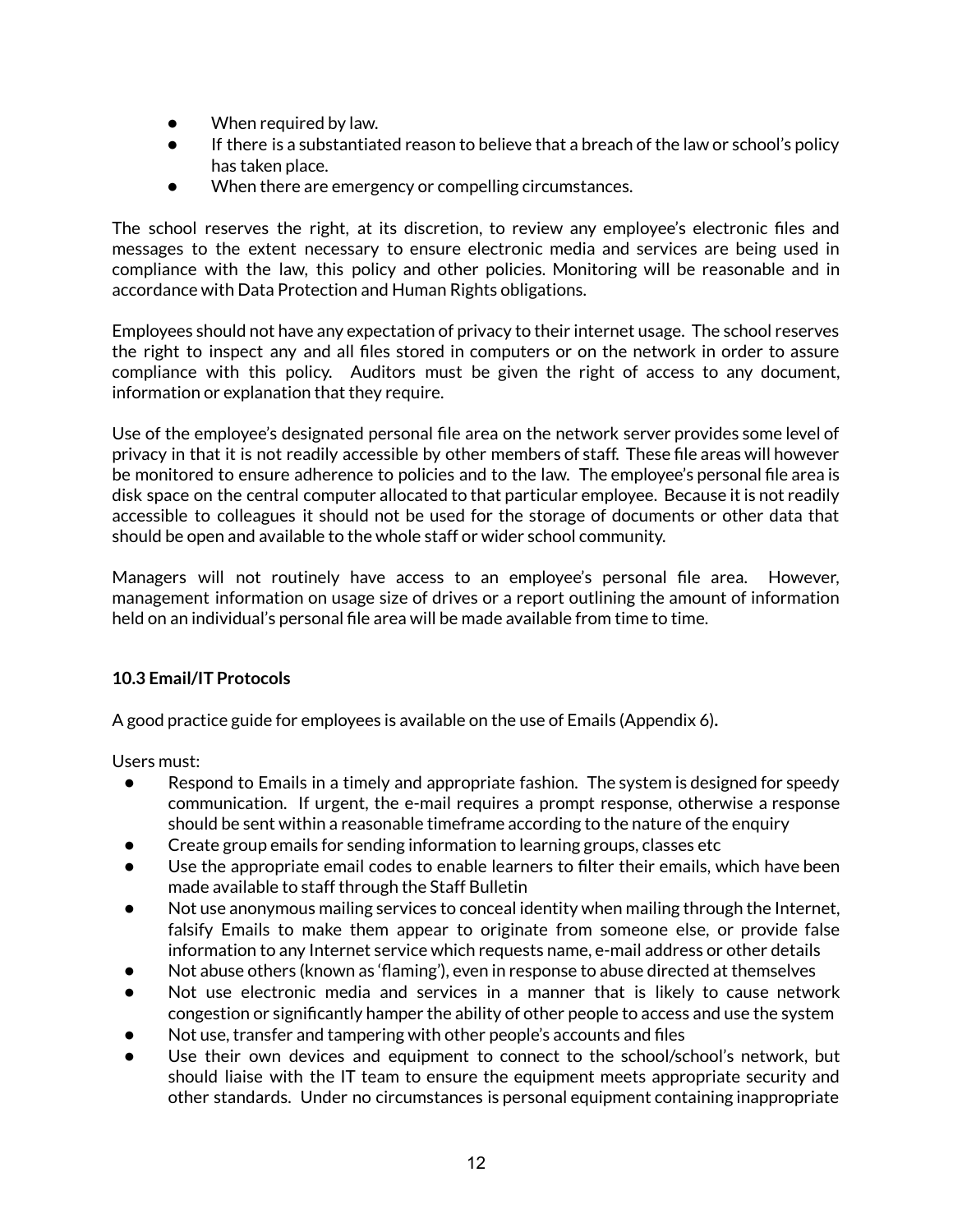images or links to them, to be brought into the workplace. This will raise serious concerns about the suitability of the adult to continue to work with children

- Ensure that learners are not exposed to any inappropriate images or web links. School/Service and adults need to ensure that Internet equipment used by children have the appropriate controls with regards to access, e.g. personal passwords should be kept confidential. Staff should under no circumstances allow learners to access systems via their accounts
- Not store sensitive or confidential data on their own equipment this extends to personal cameras, mobile phones and other similar devices
- Respect all copyrights and cannot copy, retrieve, modify or forward copyrighted materials except as permitted by the copyright owner
- Not use the internet/intranet facilities or equipment to deliberately propagate any virus, worm, Trojan horse or any such other programme that is harmful to normal computer operations

If a user finds they are connected accidentally to a site that contains sexually explicit or offensive material, they must disconnect from that site immediately. Such unintentional access to inappropriate Internet sites must be reported immediately to their Line Manager. Any failure to report such access may result in disciplinary action.

Except in cases in which explicit authorisation has been granted by the Headteacher, employees are prohibited from engaging in, or attempting to engage in:

- Monitoring or intercepting the files or electronic communications of other employees or third parties
- Hacking or obtaining access to systems or accounts they are not authorised to use
- Using other people's log-ins or passwords
- Breaching, testing, or monitoring computer or network security measures
- Interfering with other people's work or computing facilities

#### **10.4 Security**

The school follows sound professional practices to secure email records, data and system programmes under its control. As with standard paper based mail systems, confidentiality of email cannot be 100% assured. Consequently users should consider the risks when transmitting highly confidential or sensitive information and use the appropriate level of security measure.

Enhancement of the base level security to a higher or intermediate level can be achieved by the use of passwords for confidential files. It should be remembered that emails forwarded from another individual can be amended by the forwarder. This possibility should be considered before acting on any such mail.

In order to effectively manage the e-mail system, the following should be adhered to:

- Open mailboxes must not be left unattended
- Care should be taken about the content of an email as it has the same standing as a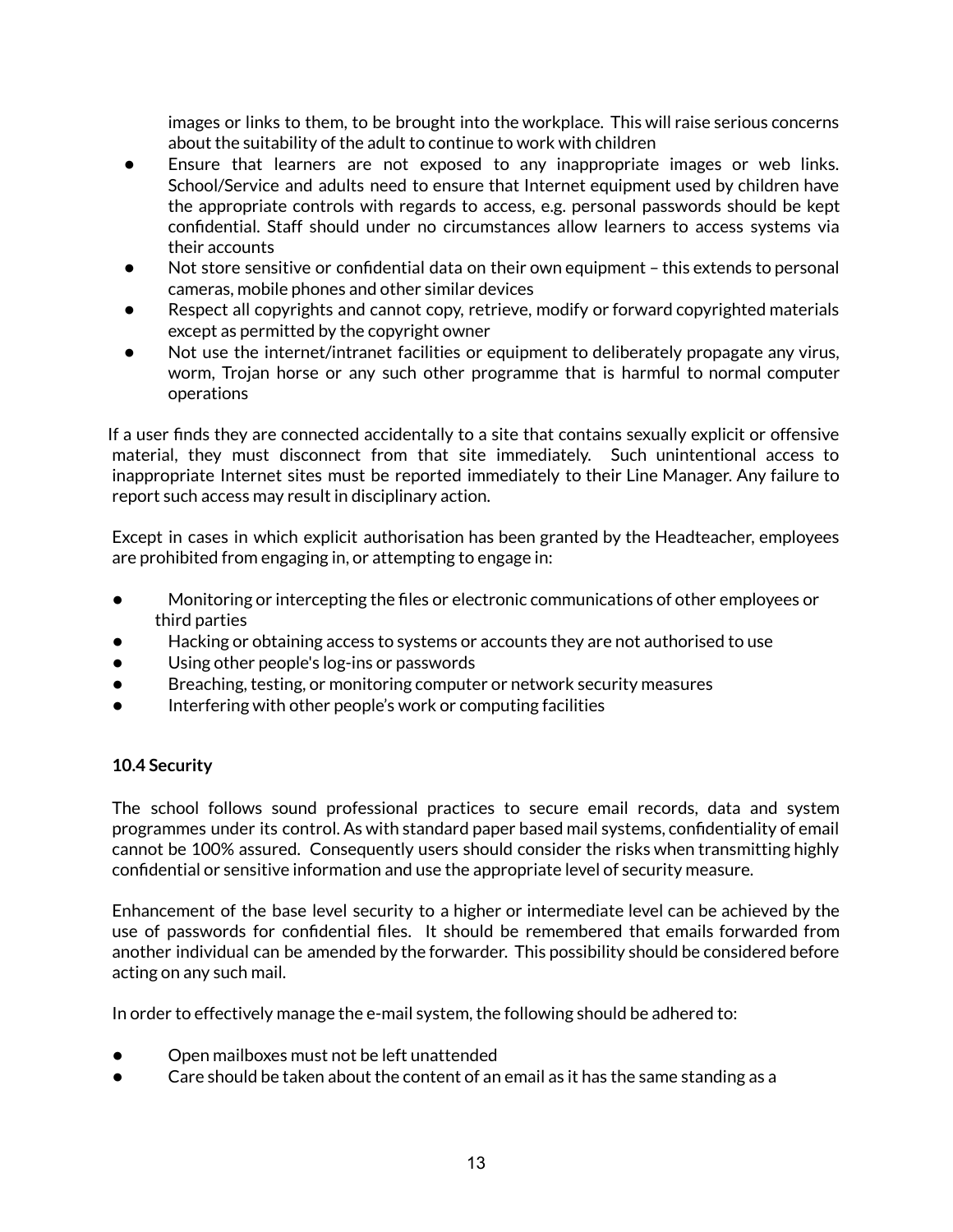memo or letter. Both the individual who sent the message and/or the school can be sued for libel

Report immediately to IT units when a virus/malware/phishing is suspected in an email

#### **10.5 Social Networking**

The purpose of this part of the policy is to ensure that:

- The school is not exposed to legal and governance risks
- The reputation of the school is not adversely affected
- Our users are able to clearly distinguish where information has been provided via social networking applications, that it is legitimately representative of the school
- Protocols to be applied where employees are contributing in an official capacity to social networking applications provided by external organisations

Social networking applications include but are not limited to:

- Blogs i.e. blogger
- Online discussion forums, for example Facebook, Instagram
- Media sharing services for example YouTube
- 'Micro-blogging' application for example Twitter

#### **10.6 School/Academies Managing Social Networking Sites**

This may include internal forums for staff and outward facing forums for school activities/clubs etc.

It is important to ensure that employees, members of the public and other users of online services know when a social networking application is being used for official school purposes. To assist with this, all employees must adhere to the following requirements:

- Only use an official (i.e. not personal) e-mail addresses for user accounts which will be used for official purposes
- Appropriate feedback and complaints information must be published in a prominent place which is easily accessible to other users
- The school's logo and other branding elements should be used where appropriate to indicate the school's support. The school's logo should not be used on social networking applications which are unrelated to or are not representative of the school's official position
- Employees should identify themselves as their official position held within the school on social networking applications. e.g. through providing additional information on user profiles
- Employees should ensure that any contributions on any social networking application they make are professional and uphold the reputation of the school – the general rules of internet/email apply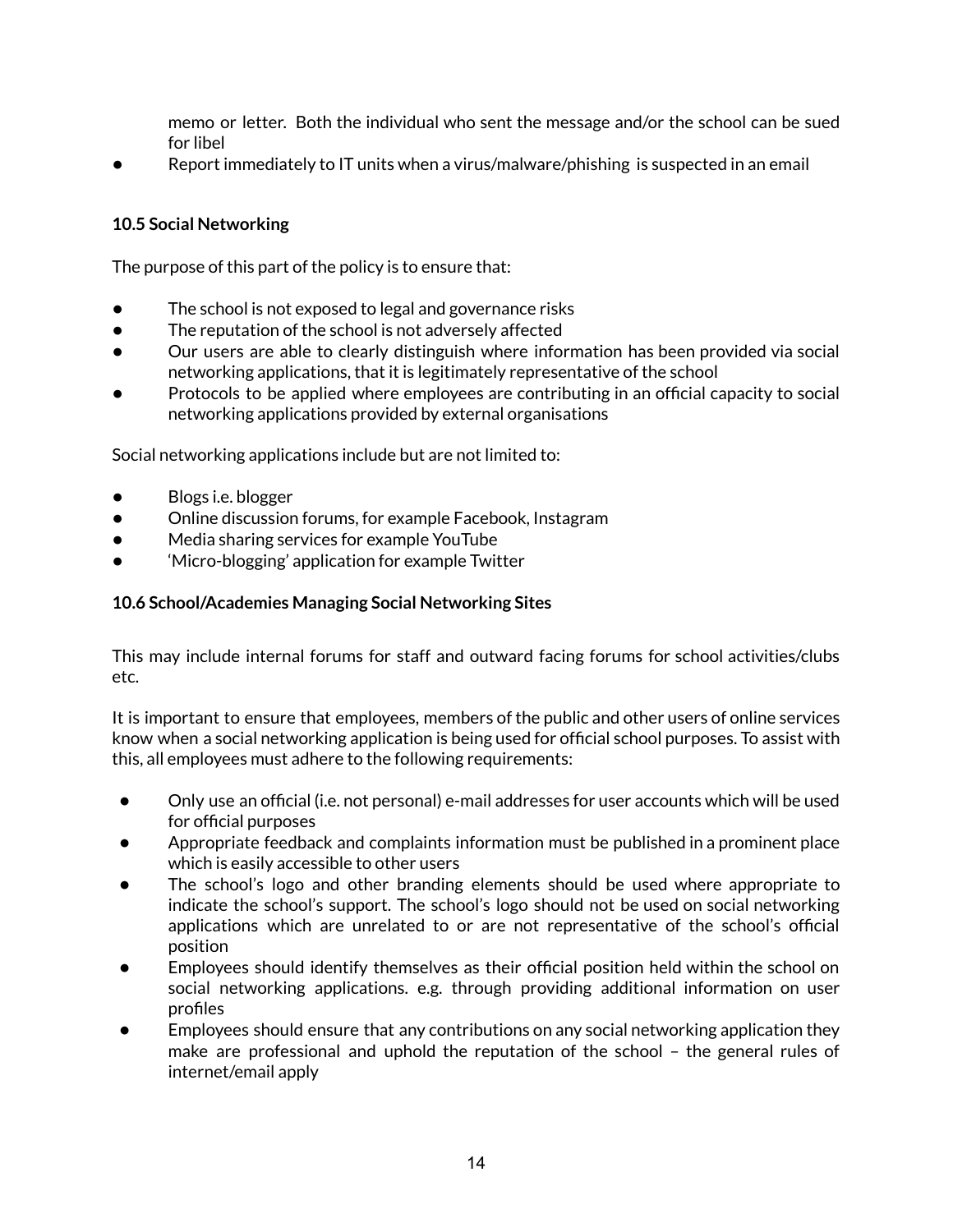- Staff should not spend an unreasonable or disproportionate amount of time during the working day developing, maintaining or using sites;
- Employees must not promote or comment on personal, political, religious or other matters
- Employees should be aware that sites will be monitored.

#### **10.7 Personal Social Networking Sites**

All employees of the school should bear in mind that information they share through social networking applications, even if they are on private spaces, are still subject to copyright, Data Protection and Freedom of Information legislation and the Safeguarding Vulnerable Groups Act 2006. Employees must also operate in line with the school's Equality policy.

Any communications or content published on a social networking site which is open to public view, may be seen by members of the school community. Employees hold positions of responsibility and are viewed as such in the public domain. Inappropriate usage of social networking sites by employees can have a major impact on the employment relationship. Any posting that causes damage to the school, any of its employees or any third party's reputation may amount to misconduct or gross misconduct which could result in dismissal.

Employees should not use personal sites for any professional activity. The school reserves the right to require the closure of any applications or removal of content published by employees which may adversely affect the reputation of the school or put it at risk of legal action.

Anyone who becomes aware of inappropriate postings on social networking sites, must report it to their Line Manager as soon as possible. The Line Manager will then follow the disciplinary procedure. If an employee fails to disclose an incident or type of conduct relating to social networking sites, knowing that it is inappropriate and falls within the remit of this policy, then that employee may be subject to the disciplinary procedure.

#### **10.8 Posting Inappropriate Images, video or comments**

Indecent images of any employee that can be accessed by learners, parents/carers or members of the public are totally unacceptable and can lead to child protection issues as well as bringing the school into disrepute.

It is totally unacceptable for any employee to discuss learners, parents, work colleagues or any other member of the school community on any type of social networking site.

Reports about oneself may also impact on the employment relationship for example if an employee is off sick but makes comments on a site to the contrary.

#### **10.9 Social Interaction with Learners (Past and Present)**

Employees should never communicate with any current learner using a social networking site (only use school email address).

Any communication with a former learner should be via a school email account. If staff do use private communication tools to communicate with former learners, this must only be once that learner has reached their nineteenth birthday, or, in the case of a learner they have taught at sixth form once that learner has left the sixth form and ceased to be taught by them for at least two years.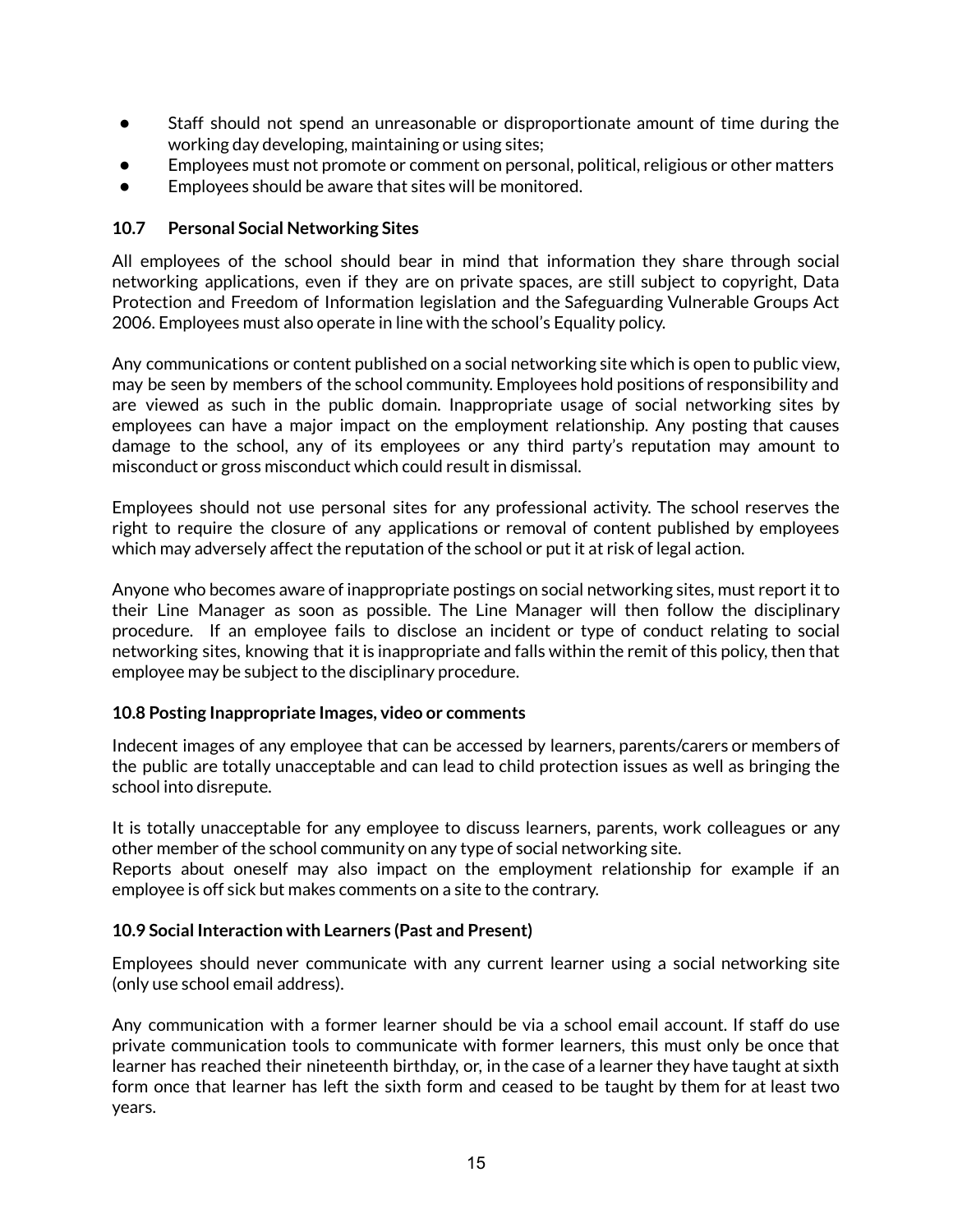Employees are liable for all communication which could affect their work and the school and accept, therefore, that disciplinary measures could be taken against them where their use of any social networking site, or any other electronic communication, negatively affects the school, its learners or other employees.

Adults should ensure that personal social networking sites are set private and that current learners are never listed as approved contacts and only former learners following the guidelines above.

Adults should not use or access social networking sites of learners. However, it may be required for members of the IT Team to do this under direction of the Headteacher if it is required for safeguarding purposes.

Should an employee become aware of an underage person using social networking sites, (Facebook has set it at 13 years and MySpace has set it at 14 years), then they should report this to the Cohort Leader and their Line Manager who will contact parents to discuss.

Employees should be cautious when accepting new people as friends on a social networking site where they are not entirely sure who they are communicating with. Again, this may leave employees vulnerable to allegations being made.

#### **10.10 General Terms of Use**

All employees must adhere to the following terms of use of social networking applications. This includes, but is not limited to public facing applications such as open discussion forums and internally-facing applications, regardless of whether they are hosted on organisational networks or not. The school expects that users of social networking applications will always exercise due consideration for the rights of others and strictly in accordance with the following terms of use. Social networking applications must not be:

- Used to publish any content which may result in actions for breach of contract, defamation, discrimination, breaches of copyright, data protection, breach of confidentiality, intellectual property rights or other claims for damages. This includes but is not limited to material of an illegal, sexual or offensive nature that may bring the school or the SAT into disrepute.
- Used for the promotion of personal financial interests, commercial ventures or personal campaigns unless approved by the Headteacher;
- Used in an abusive or hateful manner:
- Used for actions that would put other employees in breach of the Code of Conduct Policy;
- In breach of the school's Staff Discipline  $\&$  Dismissal Procedure and Equality Policy.

Where individuals from partner organisations are involved and are acting on behalf of the School, they will also be expected to comply with the relevant policies.

#### **10.11 Data protection**

The Data Protection Act 2018,updates the 1998 Act and incorporates the General Data Protection Regulations (GDPR). It prohibits the disclosure of personal data except in accordance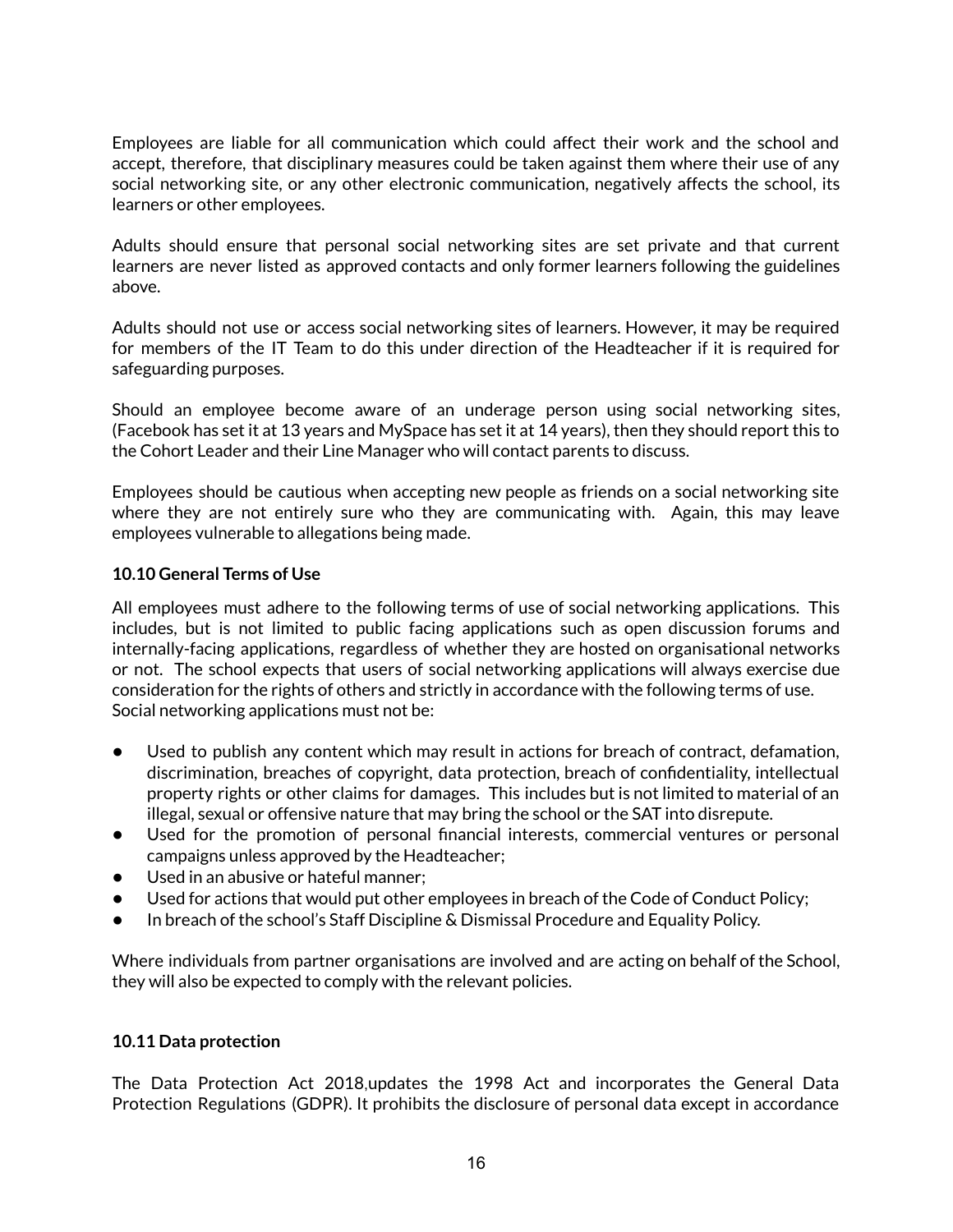with the principles of the Act. This prohibition applies to email in the same way as to other media. Information gathered on the basis that it would be seen by specified employees must not be given to a wider audience. In accordance with the provisions of Article 8 of the European Convention on Human Rights, the school respects the right to privacy for employees who use IT equipment but does not offer any guarantee of privacy to employees using IT equipment for private purposes.

As data controller, the school has responsibility for any data processed or stored on any of its equipment. Any employee monitoring will be carried out in accordance with the principles contained in the Code of Practice issued by the Information Commissioner under the provisions of the Data Protection Act 1998 as updated by the Data Protection Act 2018 and the General Data Protection Regulations (GDPR).

In order to comply with its duties under the Human Rights Act 1998, the school is required to show that it has acted proportionately, i.e. are not going beyond what is necessary to deal with the abuse and that the need to investigate outweighs the individual's rights to privacy, taking into account the school's wider business interests. In drawing up and operating this policy the school recognises that the need for any monitoring must be reasonable and proportionate.

Auditors (internal or external) are able to monitor the use of the school's IT equipment and the storage of data. They are nevertheless bound by the provisions of the Human Rights Act 1998, the Data Protection Act 1998 as updated by the Data Protection Act 2018 and the General Data Protection Regulations (GDPR), associated codes of practice and other statutory provisions and guidance, including the Regulation of Investigatory Powers Act 2000 in respect of any activity that could be classed as directed surveillance.

## **11. Remote Learning**

There may be situations during the school year when learners may need to access remote learning. Systems and protocols are in place to help keep learners and teachers safe during remote education.

The following guidelines are expected of learners and must be adhered to;

- School uniforms must be worn for all remote learning sessions
- Learners must be in a suitable area of the home where they can be supervised. They should not be in their bedroom
- The same respect code used in school applies for these sessions. Failure to adhere to this will result in learners being removed from the session with a follow up consequence
- Any still images, video or audio from the session must not be used for a purpose for which it was not originally intended
- Strictly no phones to be present for the sessions

**Cameras and microphones:** At the start of each session all learners should have their cameras and microphones turned on. It will then be at the teacher's discretion as to whether microphones need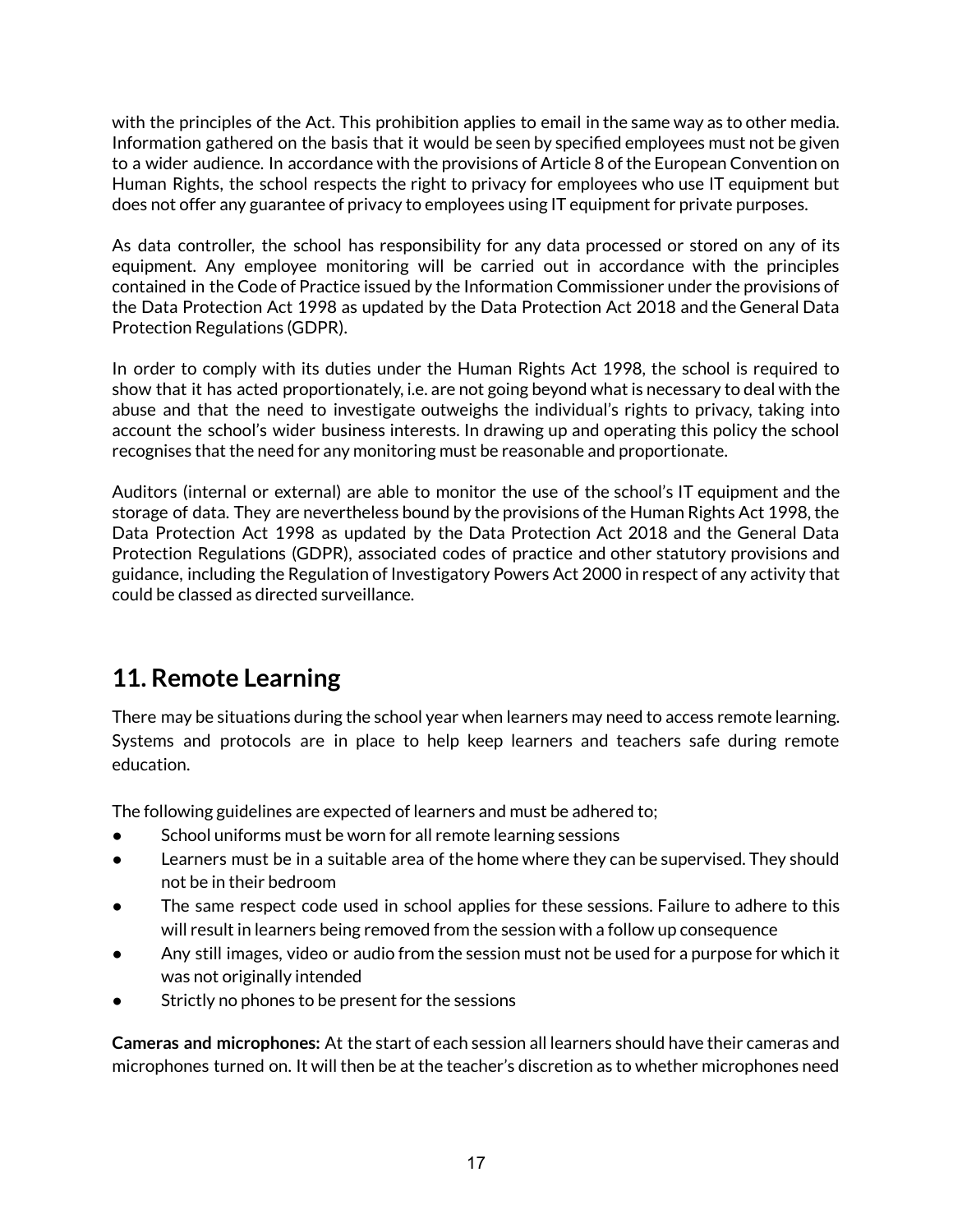to be muted and cameras turned off for the remainder of the learning session, and learners will be told this directly by the class teacher.

**Recording of sessions**: The school will not record any of the live engagement in learning for class learning sessions. However, if the school felt there was a need to do this, for example to monitor the quality of teaching for remote learning, then parents/carers would be informed.

For safeguarding purposes, virtual 1:1 sessions are recorded. The recordings are stored in a secure area and are only accessed in the event that a safeguarding concern is raised and are deleted after 30 days. Consent would be requested from parents/carers to take part in 1-1 sessions and if consent was not granted to agree to the sessions being recorded then the provision could not be offered to the learner.

Learners are not allowed to record any part of their learning session and/or edit any part of a pre-recorded learning session. No individual has the rights/permissions to share and/or edit footage from these sessions via social media, messaging or any other platform. If any learner is found to have done this, they will be prevented from accessing any further live or pre-recorded sessions and will be provided with alternative material to work from. Consequences will be implemented as appropriate and in line with the school's behaviour policy.

## **12. Training**

All new staff members will receive training, as part of their induction, on safe internet use and online safeguarding issues including cyber-bullying and the risks of online radicalisation.

All staff members will receive refresher training at least once each academic year as part of safeguarding training, as well as relevant updates as required (for example through emails, e-bulletins and staff meetings).

The DSL and deputies will undertake child protection and safeguarding training, which will include online safety, at least every 2 years. They will also update their knowledge and skills on the subject of online safety at regular intervals, and at least annually.

Governors will receive training on safe internet use and online safeguarding issues on a bi-annual basis. This will form part of their annual safeguarding training.

Volunteers will receive appropriate training and updates, if applicable.

More information about safeguarding training is set out in our child protection and safeguarding policy.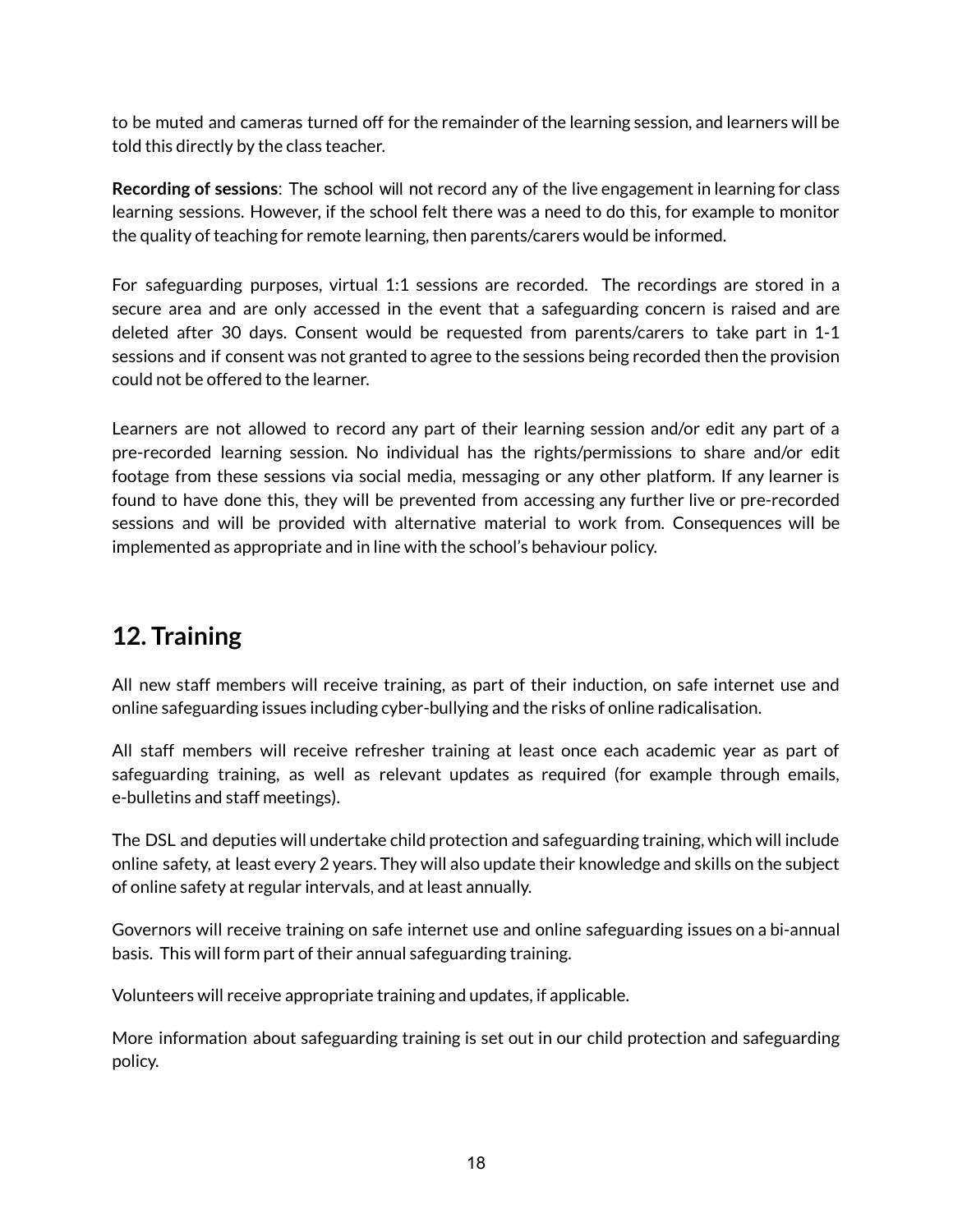## **13. Monitoring arrangements**

The School and Governing Body will monitor the impact of the policy using:

- Logs of reported incidents
- Monitoring of use of Internet
- Surveys/questionnaires of learners and staff
- Logs of e-safety incidents

The DSL logs behaviour and safeguarding issues related to online safety.

This policy will be reviewed every 3 years by the Deputy Headteacher responsible for Wellbeing in conjunction with the DSL, Assistant Headteacher responsible for behaviour, Network manager, Subject Leader for PSHE and Subject Leader for Computer Science/IDEA. At every review, the policy will be shared with the governing body.

## **14. Complaints**

The school will take all reasonable precautions to ensure e-safety. However, owing to the international scale and linked nature of Internet content, the availability of mobile technologies and speed of change, it is not possible to guarantee that unsuitable material will never appear on a school computer or mobile device. Neither the school nor the SAT can accept liability for material accessed, or any consequences of Internet access.

The Deputy Headteacher responsible for Wellbeing/E-Safety Coordinator acts as the first point of contact for any complaint. Any complaint about staff misuse is referred to the headteacher.

Complaints of cyberbullying are dealt with in accordance with our Behaviour Policy. Complaints related to child protection are dealt with in accordance with School/LA child protection procedures.

### **15. Links with other policies**

This online safety policy is linked to our:

- Child protection and safeguarding policy
- Behaviour Policy
- RSE Policy
- PSHE Policy
- Staff disciplinary procedures
- Data Protection Policy and Privacy Notices
- Complaints procedure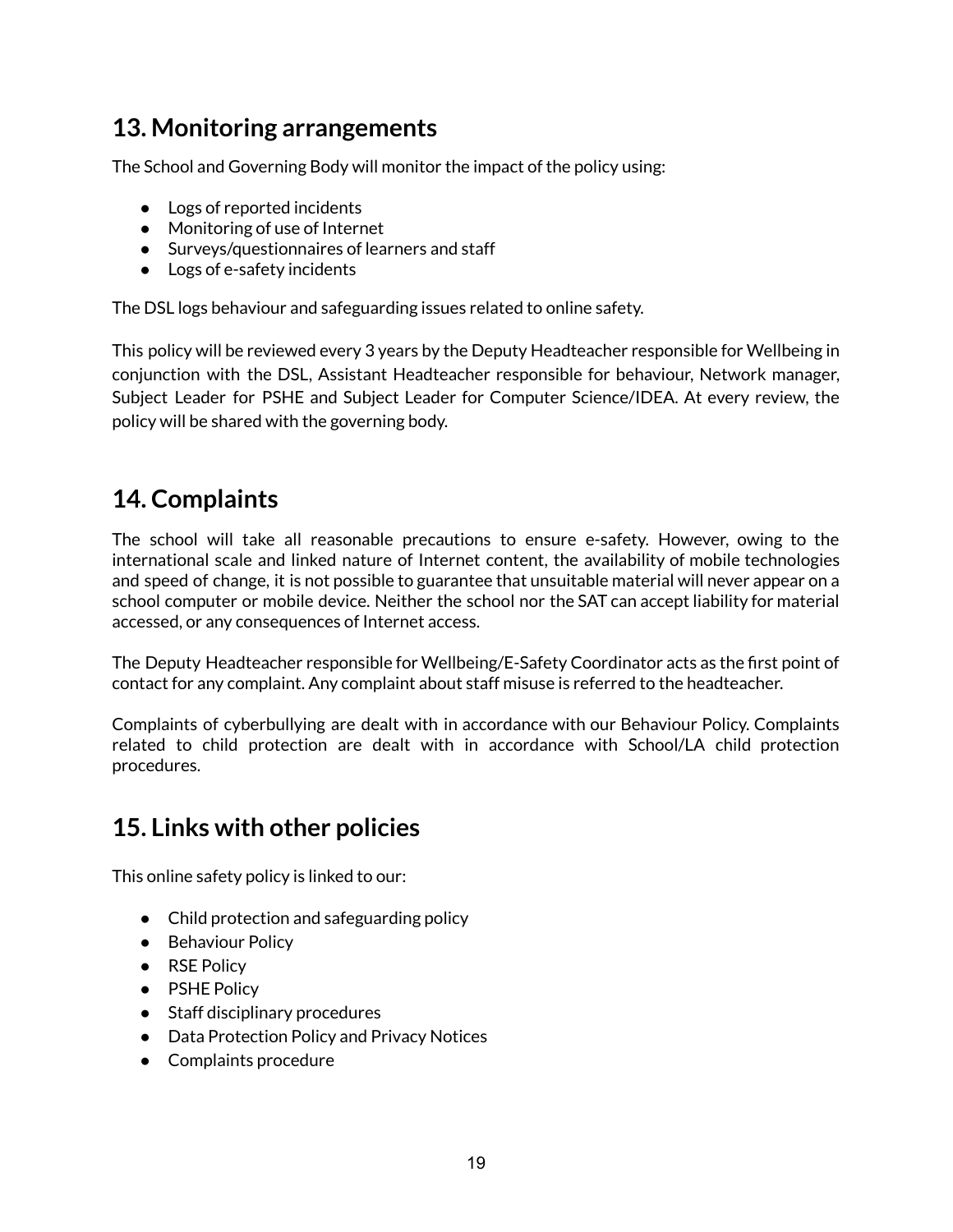This policy applies to all members of the Honywood School community (including staff, learners, volunteers, governors, parents/carers, visitors, community users) who have access to and are users of Honywood ICT systems, both in and out of the school premises.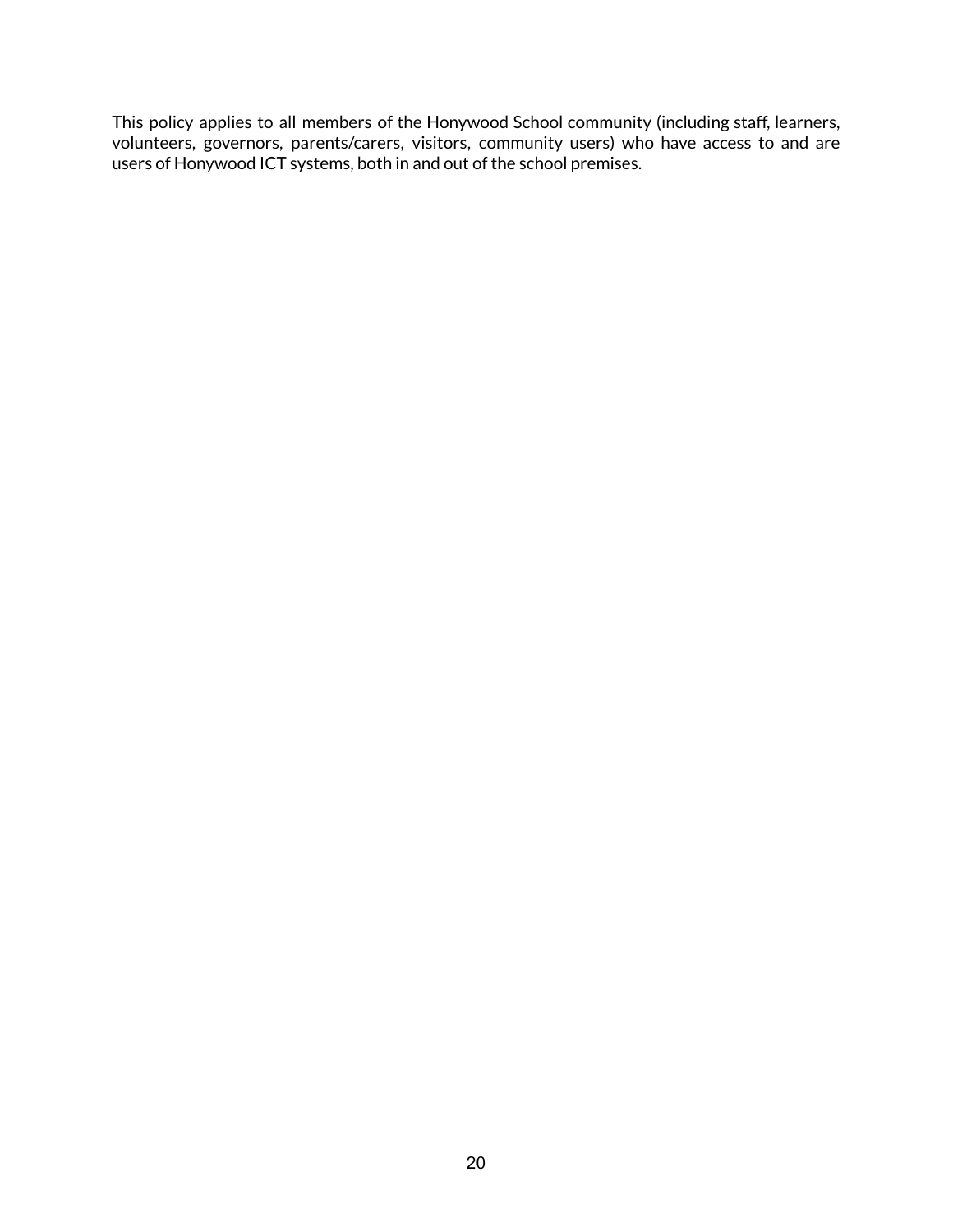## **E-Safety Incident Form**

**To be completed by staff where an e-safety incident has occurred**

#### **Name of person completing form**

**Your answer**

**Date and time of incident**

**Your answer**

**Date incident reported**

**Your answer**

**Names of learners involved**

**Your answer**

**Location and device details**

**Your answer**

**Details of incident, including evidence**

**Your answer**

**Clarification of the risk or breach e.g. does it relate to safeguarding, bullying, inappropriate content, GDPR, copyright infringement, sexting, etc?**

**Your answer**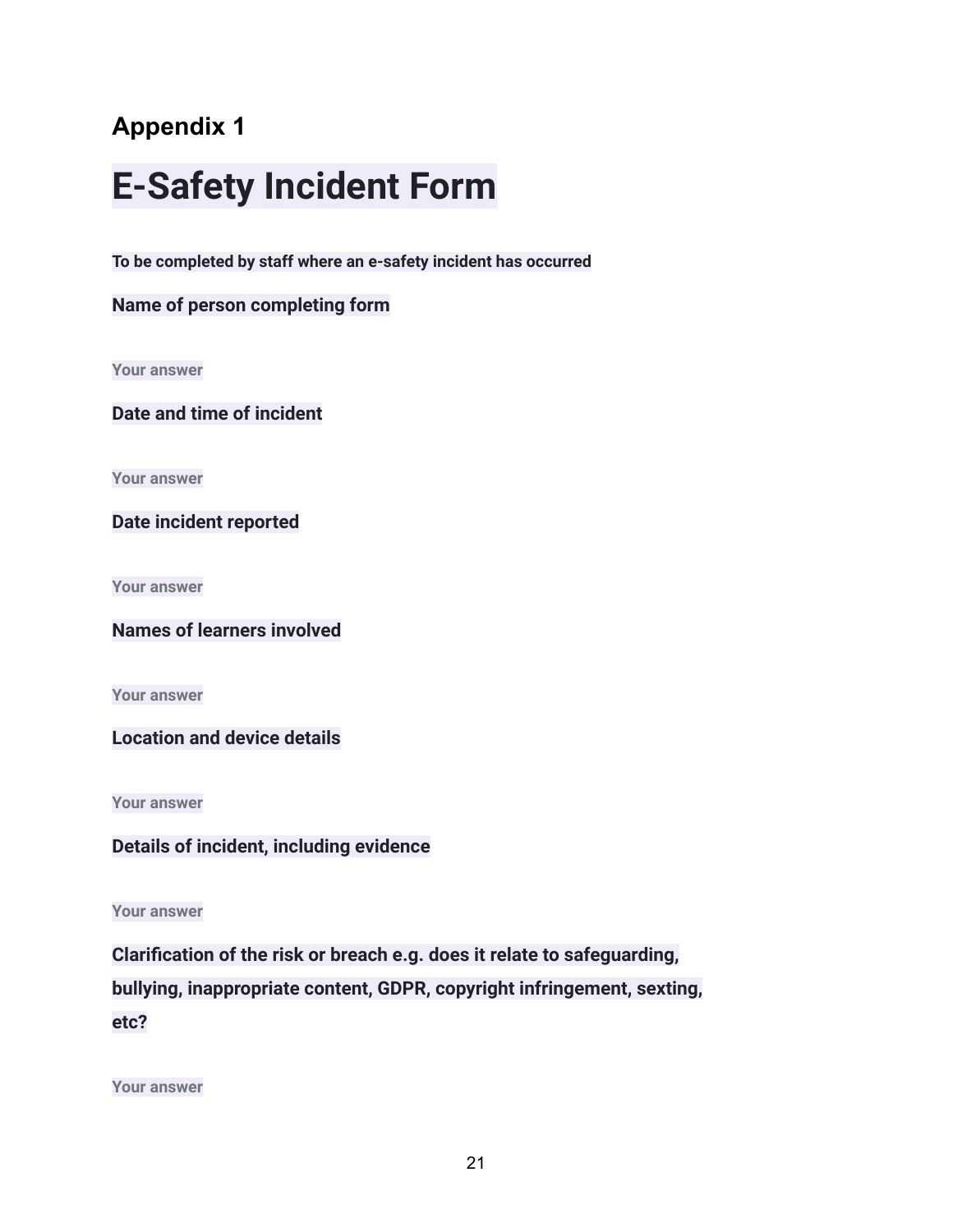### **Initial action taken and current status**

#### **Your answer**

| Never submit passwords through Google Forms.                                    |  |  |  |
|---------------------------------------------------------------------------------|--|--|--|
| This form was created inside of Honywood Community Science School. Report Abuse |  |  |  |

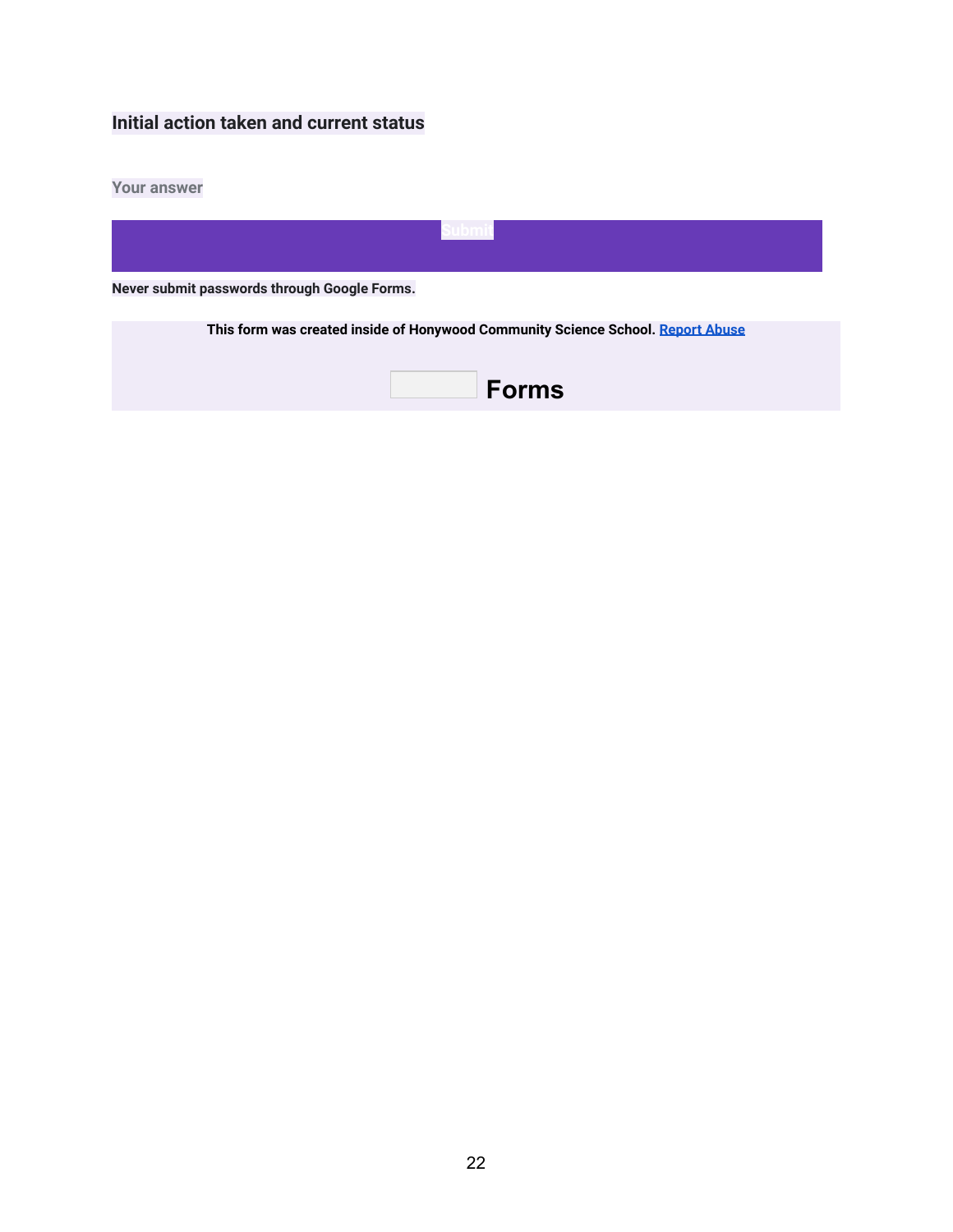## **1. Internet Permission**

As part of the school's ICT programme we offer learners supervised access to the Internet. Before being allowed to use the Internet all learners must obtain parental permission and both they and you must sign and return the iPad Acceptable Usage form as evidence of your approval and their acceptance of the school rules on this matter.

Access to the Internet will enable learners to explore thousands of libraries, databases and bulletin boards that can support learners' learning across the curriculum. However, families should be warned that some material accessible via the Internet might contain items that are illegal, defamatory, inaccurate or potentially offensive to some people.

Whilst our aim for Internet use is to further educational goals and objectives, learners may find ways to access other materials as well. We believe that the benefits to learners from access to the Internet in the form of information resources and opportunities for collaboration exceed any disadvantages. However, ultimately, parents and guardians of minors are responsible for setting and conveying the standards that their children should follow when using media and information sources. To that end, the school supports and respects each family's right to decide whether or not to apply for access.

During school, teachers will guide learners toward appropriate materials. Outside school, families bear the same responsibility for such guidance with information sources such as television, telephones, movies, radio and other media.

Please find within this booklet a copy of the Guidelines for learners' Internet use which your child will be expected to follow if you agree to their use of the Internet. Once you have read the guidelines, please give or decline your permission for your child to use the Internet on the Summary of Consent section of the Admission form. In addition, please ask your child to sign their agreement to the guidelines.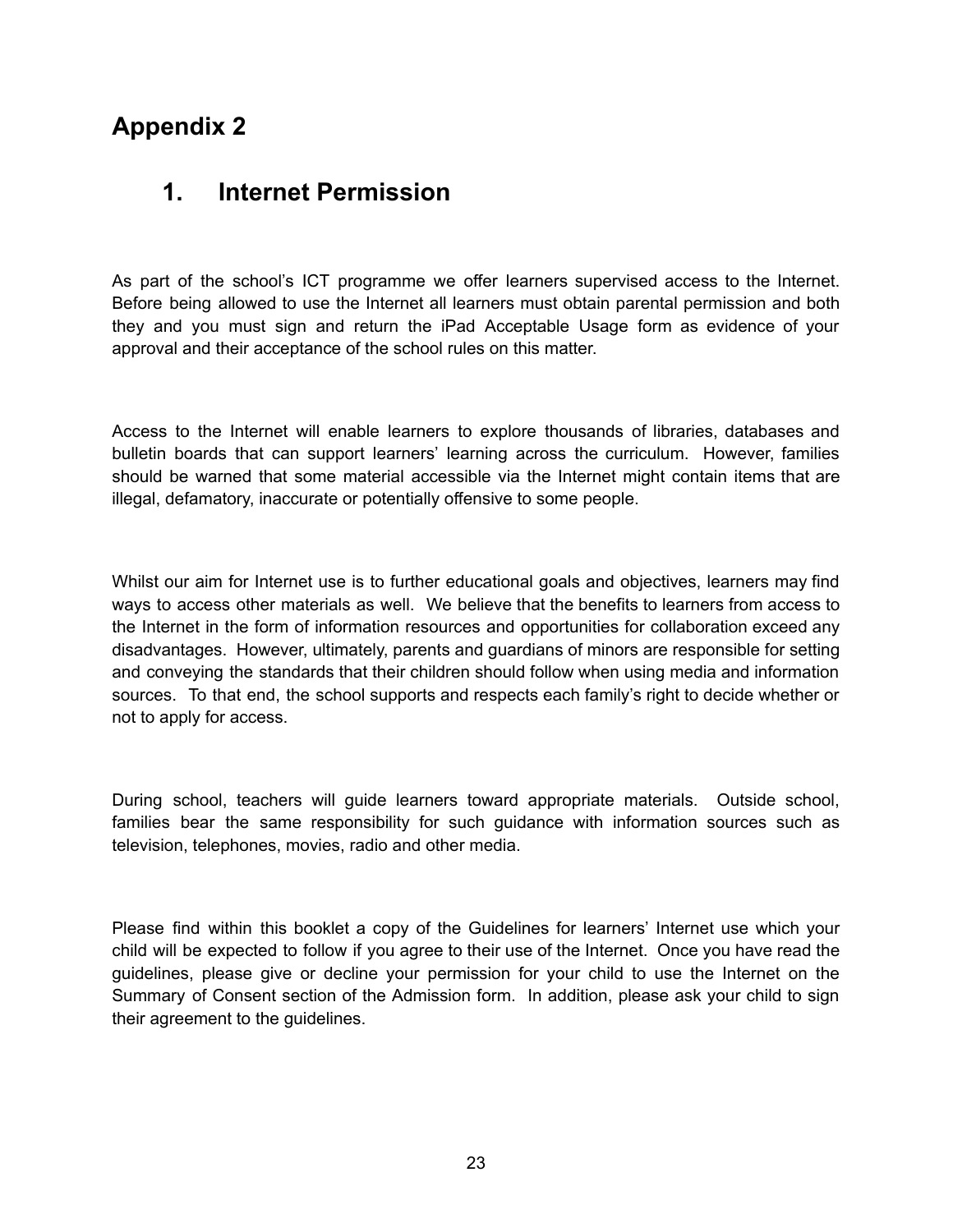## **iPad Acceptable Use Policy**

**(Updated May 2019 – Version 4.0) (Reviewed May 2021)**

#### **Introduction**

When we introduced iPads in September 2011 we were one of the first schools in the country to do so, since then many schools nationally have done the same. The purpose behind this decision was that we believe the device supports successful independent learning as well as creating authentic learning experiences for learners. One of the key factors in developing successful independent learners is to guide and support them in how they interact with their iPad. We use a range of media to communicate this such as the Honywood Headlines, school assemblies and through bespoke Learning Session Five programmes.

We expect all learners to be safe and responsible when using technology whether it is their iPad, PCs in school or their own mobile technology. We believe it is essential that learners are aware of e-Safety and know how to stay safe when using any new technology. If a learner has a mobile phone they must be very careful how they sync it with other devices especially with their school iPad. We will continue in school to address Online-Safety and communicate with learners how to remain safe in the digital world in which we live.

All learners are responsible for looking after their iPad and need to appreciate that they must look after it as though it was their own so that when they eventually leave Honywood the iPad can be used by other learners in the school.

1. This document outlines the permitted use of Honywood loan iPads. All guidelines must be followed. Breaching these guidelines may result in disciplinary action and forfeit of the device.

2. All iPads remain Honywood property and are on loan to learners whilst they are on roll at Honywood.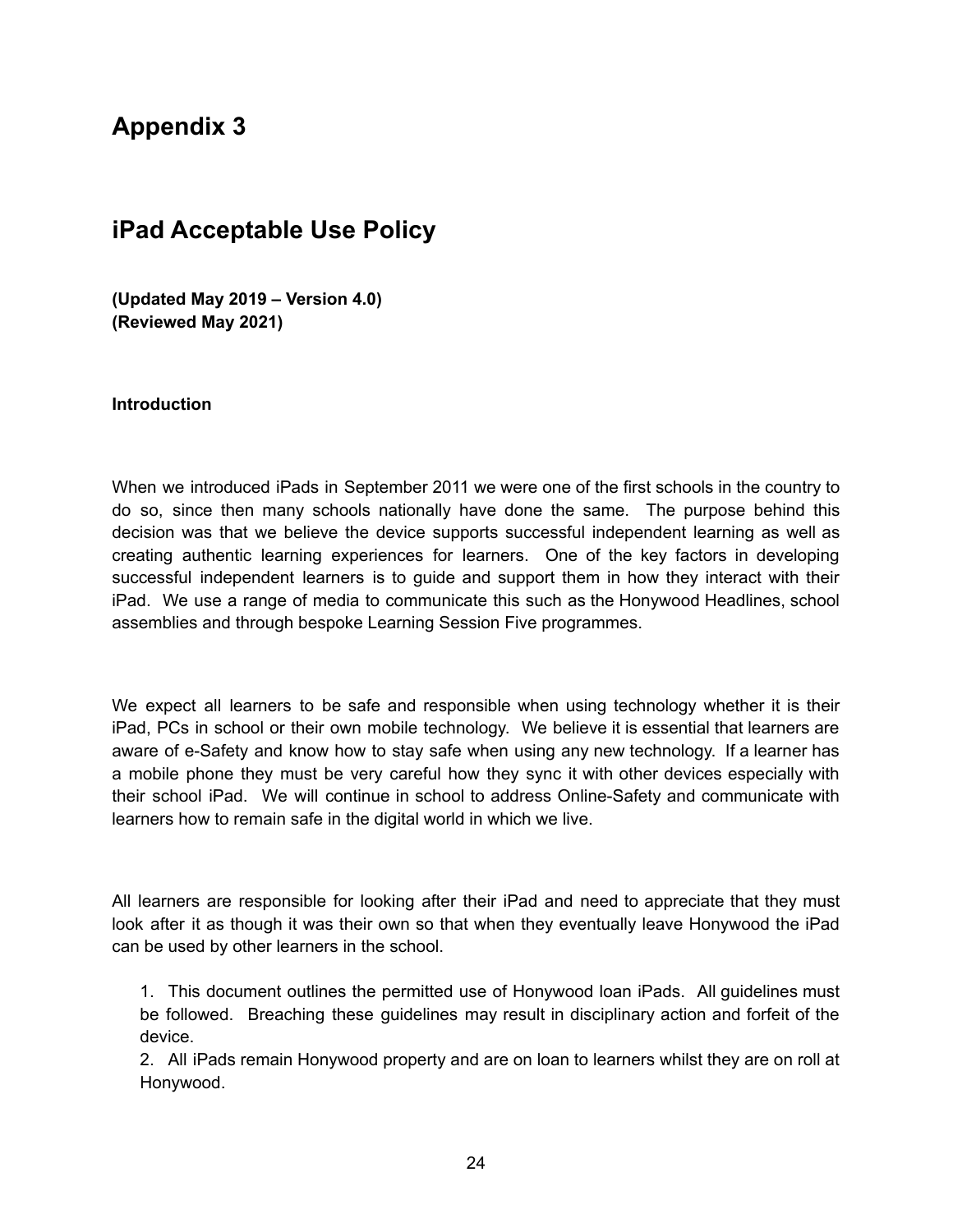3. All learners must bring their iPad to school every day unless they are not permitted on a school trip. Should a learner fail to bring their iPad in for five consecutive days, a colleague from the school will make a visit to the home to collect it. The iPad must be presented on request and must be returned to the IT team upon the learner leaving school be that at the end of Cohort 11 or due to changing school. The school reserves the right to collect in any device immediately should it feel the need to do so. Failure to return the iPad and its accessories will result in us asking for a financial contribution for any items not returned.

4. All devices are collected by the IT Team prior to the end of the Summer term annually for essential maintenance and audit requirements.

5. Learners are not permitted to accessorise their loan iPad case in any way.

6. All learners are reminded that if they wish to use their loan iPad to store sensitive information they should only do so when this is essential and this remains the responsibility of the individual.

7. All iPads are configured to use the school Wi-Fi network where they are subject to Watchguard filtering. Learners are permitted to configure their home Wi-Fi network however filtering in this instance will be regulated by their personal Wi-Fi supplier and parent/carer.

8. Only official Apple iOS updates are permitted.

9. Software deployed by the school to the iPad **must not be removed or altered** in any way. All iPads are supervised and managed by our Mobile Device Management system (Meraki). You are not permitted to circumvent any of the iPad in-built security measures.

10. It is the learner's responsibility to back-up the device regularly using the guides supplied by the IT Team and available on the school website and in the App on their iPad called **iPad back-up.** In brief our advice is to store everything in google drive.

11. Only the learner's Apple ID supplied by the school is to be used on the loan iPad. The Apple ID and password must not be shared with anyone. Using multiple Apple IDs may result in the device being locked by Apple for 90 days.

12. The use of illegally obtained software, that is all software that has not been validly purchased via the App Store, is not permitted.

13. The sharing of Apps by using other people's Apple IDs is not permitted.

14. Only the Honywood IT Team are permitted to apply restriction codes to the device. Should a family want a restriction placed on the device please contact the IT Team directly and they will be able to assist.

15. The loan iPad must not be subjected to a 'Jailbreak' method in order to install uncertified apps. Any attempted 'Jailbreak' could result in total loss of data and the inability of the school to provide support and the iPad will be confiscated from the learner.

16. Use of the iPad for questionable activity including the deliberate viewing of inappropriate material via the internet is not permitted and a consequence will be put in place should this occur.

17. Learners are not to undertake activities that contravene the Computer Misuse Act or Malicious Communications Act.

18. Learners must show due diligence in regard to the security of their loaned iPad at all times. This includes times when they are not using the device.

19. Should parents/carers choose to add payment details to an iTunes account any costs incurred remain the responsibility of the family or individuals involved.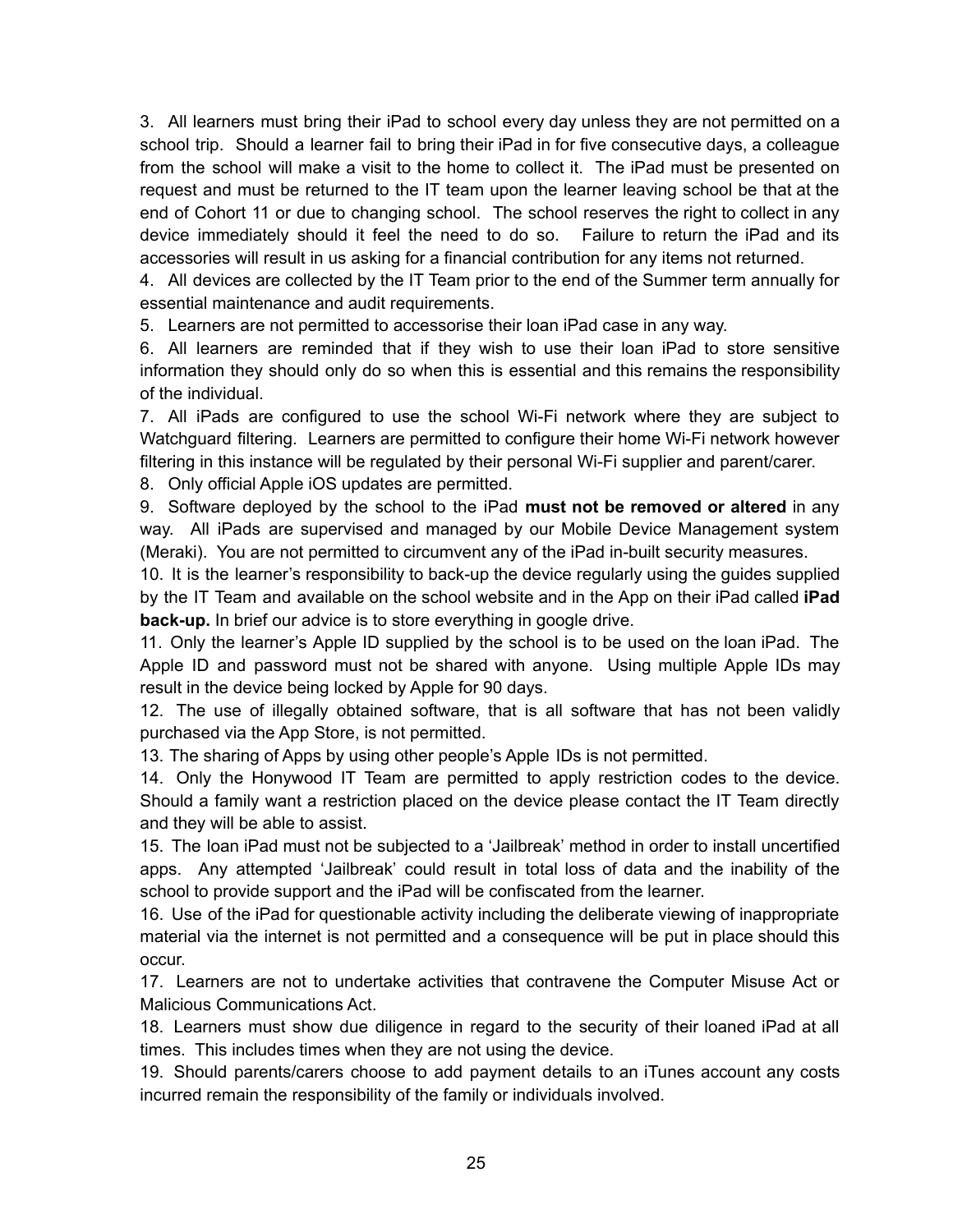20. Specific applications are not permitted on the Honywood iPads. The list of prohibited apps can be found on the Honywood iPad under app "Non Permitted Apps" and is available on the school website at this link[.](https://parent.honywoodschool.com/information/it/non-permitted-apps/) <https://parent.honywoodschool.com/information/it/non-permitted-apps/>

21. Should a user run out of memory space on their loaned device, school content will take precedence over personal content.

22. Should your iPad, case or charger (and cable) be damaged or stolen you may have to fund the replacement or make a contribution to cover the cost of the repair as all users must return a fully functioning iPad and accessories provided at the end of their time at Honywood.

23. The taking of photographs or video recordings is only permitted where consent has been obtained.

24. When in a learning session users should only engage with those apps that support their learning. Consequences will apply for any learners using their iPads inappropriately during learning sessions.

25. Should your iPad stop working in any way, or be damaged or stolen you must inform the IT team immediately and not attempt any repairs either yourself or through any other means. The iPad must not be reset by anyone other than the IT department.

26. The iPad should never be used in Airplane Mode within the school.

27. Charging of the device is the responsibility of the learner apart from those who have requested that their device remain in school.

28. iPads must remain in the protective case supplied by the school at all times. This includes the front cover and screen protector. Any damage or graffiti to the case may result in the learner having to fund a new case and consequences to the learner.

29. Any educational apps downloaded to the iPad by the IT team must not be deleted from the device.

30. Learners may only use a number lock code on their device and are not permitted to use the fingerprint lock facility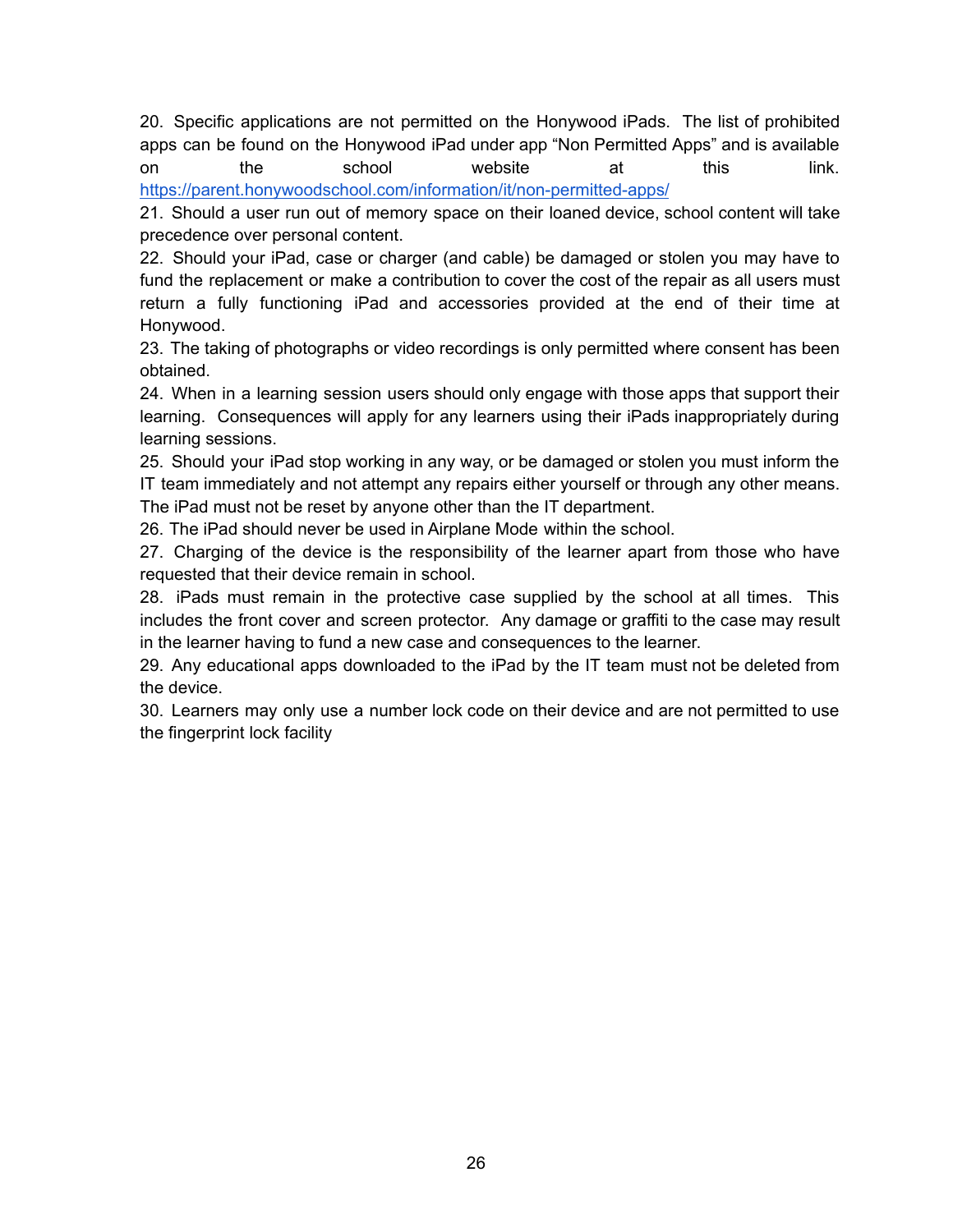## **Guidelines for Learners' Internet Access**

- 1. Learners should keep all personal details secret this includes passwords. Learners are responsible for any misuse of their password.
- 2. Use of the computer network and the Internet shall be for educational purposes only.
- 3. School staff may access any file held on any computer storage system or media that is part of or connected to the school network. The school reserves the right to access any storage media or other media brought into school and to monitor all communications. Learners should thus be aware that their files will not always be private.

The following are not permitted:

- 1. Sending or displaying offensive messages or pictures
- 2. Using obscene language
- 3. Using electronic mail to harass, insult or otherwise annoy others
- 4. Using other people's passwords
- 5. Accessing any other person's work or files without permission
- 6. Malicious damage to computers, software and other hardware
- 7. Violating copyright laws
- 8. Intentionally wasting limited resources
- 9. Game playing on the network
- 10. Downloading games or videos through the Internet

#### **Consequences**

Violation of the above rules may result in one of these sanctions:

- 1. Temporary or permanent ban on use of the Internet and electronic mail
- 2. Additional disciplinary action in line with the school's Behaviour Policy
- 3. When applicable, police or local authorities may be involved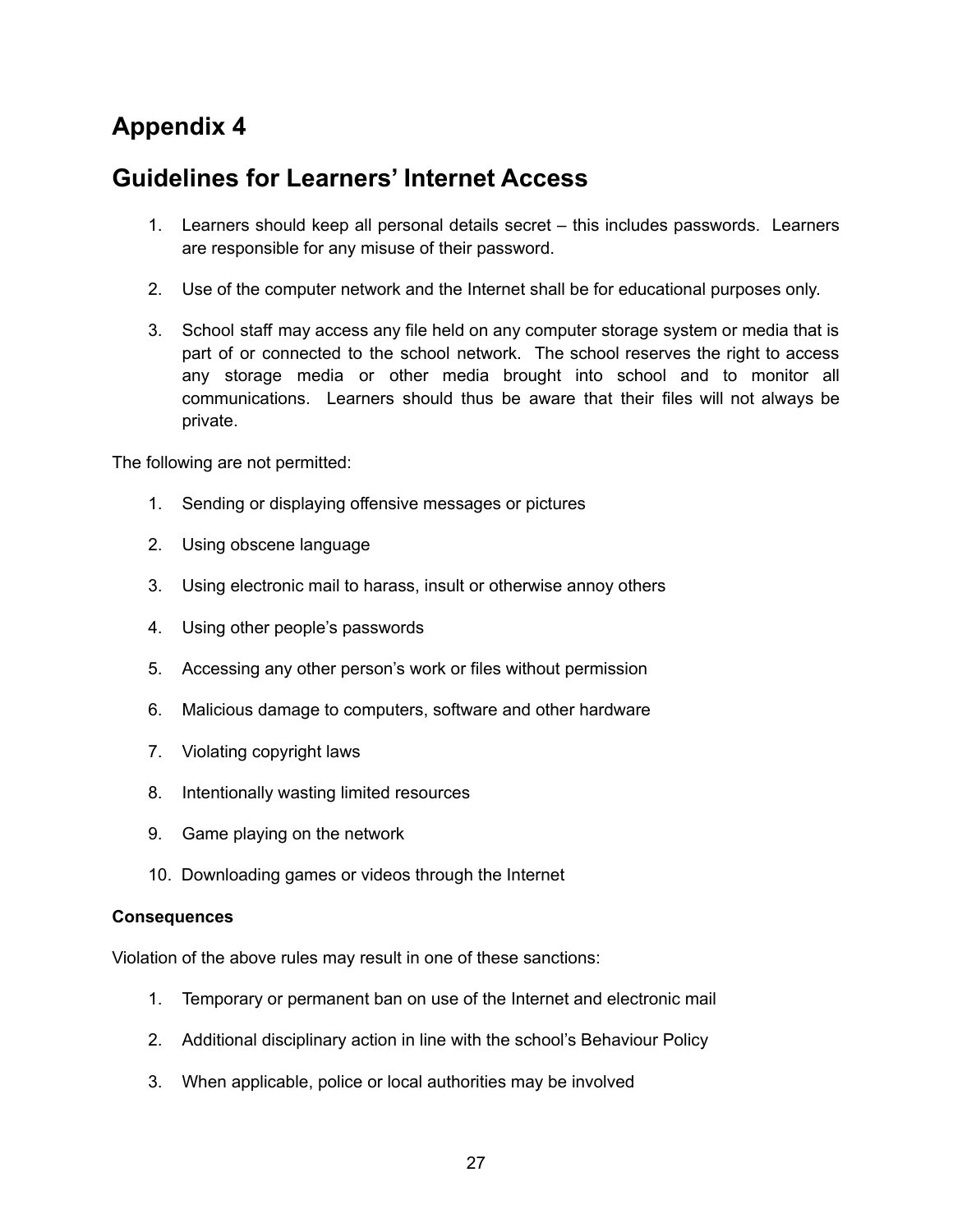## **Internet Policy**

The Internet provides access to a greater library of resources than could ever be provided by the school. However, whereas the resources in school are carefully selected to be consistent with national and school policies, those on the Internet are not. Apart from the educational resources that the Internet provides, there is also material of a potentially offensive nature, such as pornography, racist and fascist material. However, at Honywood we believe that learners should have the opportunity to use the vast range of resources on the Internet to support their learning and therefore learners will be able to access the Internet.

- The school will only consent to the Internet through a service provider that will employ measures making access to undesirable material difficult. It is acknowledged that there is too much material for the filter service to be fully effective
- The school will take appropriate action against anyone attempting to or succeeding in accessing such materials using school facilities
- The school will therefore reserve the right to electronically search all learners' folders and work stored on school ICT equipment and any media brought into school by learners
- Parental permission will be sought for each child before they access the Internet or electronic mail
- The Summary of Consent will be filed in each learner's record. Each class teacher will keep a record of learners who are entitled to use the Internet and electronic mail and any who are not
- Teachers will regularly remind learners of the rules governing Internet and electronic mail use
- The Network Manager will also regularly review the effectiveness of measures to restrict access to undesirable materials on the Internet
- E Safety Coordinator will provide quidance to teachers and learners on their use of the Internet and electronic mail
- The Network Manager supports the development of homepages and resource listings, liaising with other curriculum coordinators. This should help to guide learners towards resources, which are appropriate for their age range and ability
- Where learners are given freedom to search the Internet for information then the teacher should give clear learning objectives
- The Network Manager will review this policy in consultation with the Senior Management Team on an annual basis.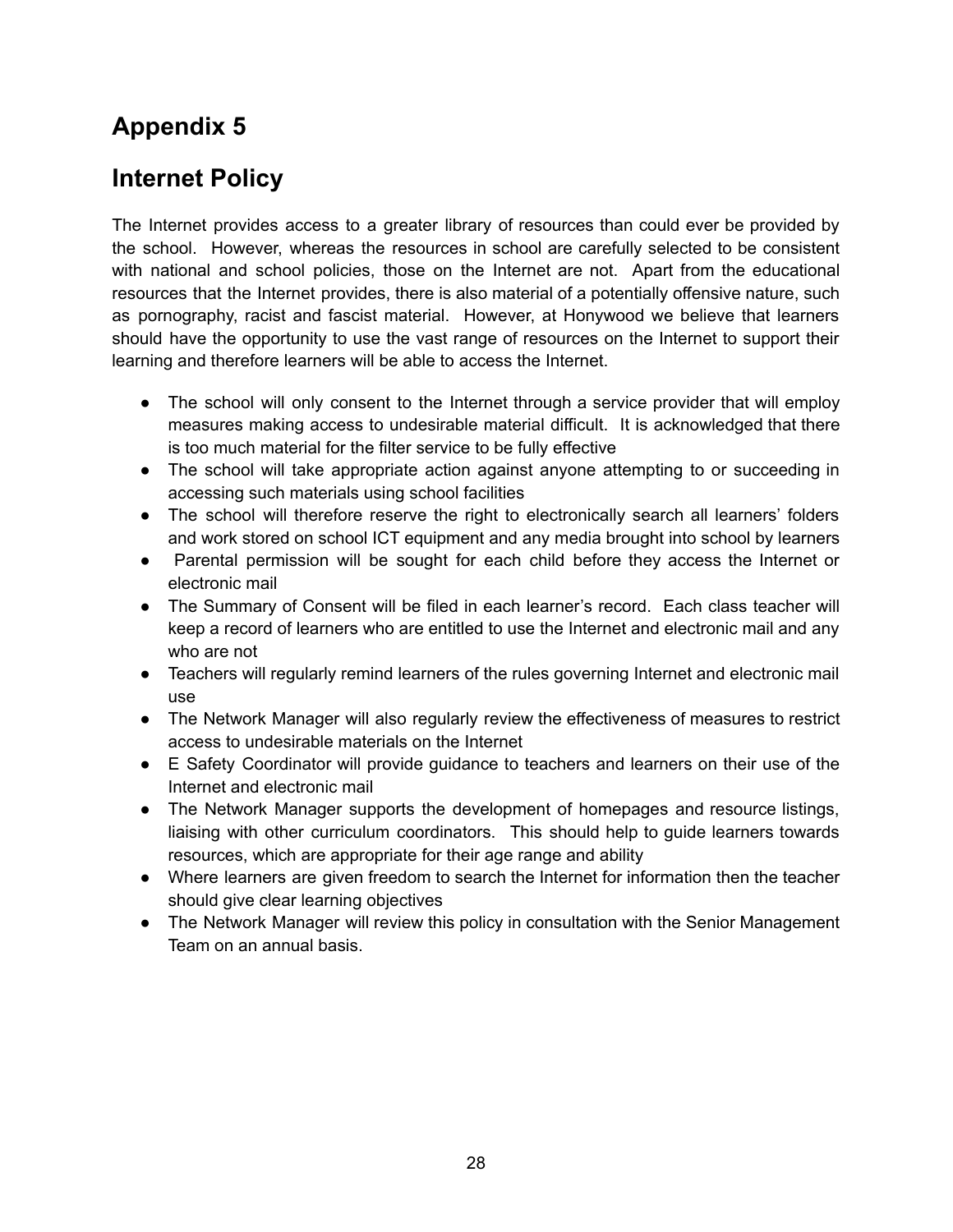$\overline{\Gamma}$ 

| <b>Good Practice</b>             |                                                                                                                                                                                                                                                                                                                                                                   |
|----------------------------------|-------------------------------------------------------------------------------------------------------------------------------------------------------------------------------------------------------------------------------------------------------------------------------------------------------------------------------------------------------------------|
| Read receipt                     | When it is important to know that a recipient has opened a message, it is<br>recommended that the sender invoke the 'read receipt' option.                                                                                                                                                                                                                        |
| Attachment<br>formats            | When attaching a file it will have a specific format. Be aware of the<br>possibility that a recipient may not have the software necessary to read<br>the attachment. Format incompatibility can occur even between<br>successive versions of the same software, e.g. different version of<br>Microsoft Word.                                                      |
| E-mail address<br>groups         | If messages are regularly sent to the same group of people, the<br>addressing process can be speeded up by the creation of a personal<br>group in the personal address book.                                                                                                                                                                                      |
| Message<br>header, or<br>subject | Convey as much information as possible within the size limitation. This<br>will help those who get a lot of emails to decide which are most<br>important, or to spot one they are waiting for.                                                                                                                                                                    |
| Subject                          | Avoid sending messages dealing with more than one subject. These are<br>difficult to give a meaningful subject heading to, difficult for the recipient<br>to forward on to others for action, and difficult to archive.                                                                                                                                           |
| Recipients                       | Beware of sending messages to too many recipients at once. When<br>sending messages for more than one-person's use be sure to indicate<br>people for whom there is some expectation of action or who have central<br>interest. cc to indicate those who have peripheral interest and who are<br>not expected to take action or respond unless they wish to do so. |
| Replying                         | When replying to a message sent to more than one person, do not<br>routinely reply to all recipients of the original message. Consider who                                                                                                                                                                                                                        |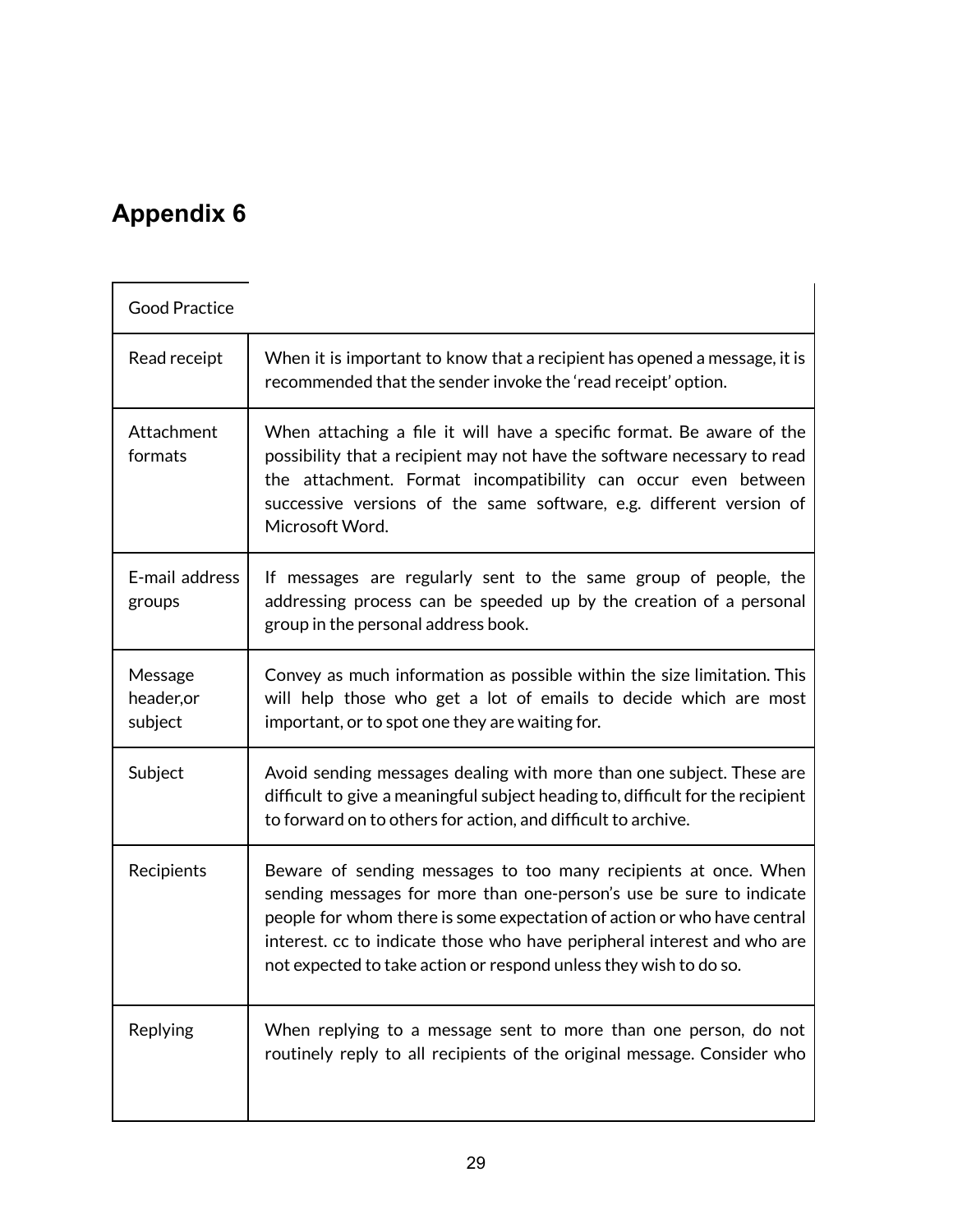|                       | needs to read your reply, e.g. if the sender is organising a meeting and<br>asking you for availability dates, you need only reply to the sender.                                                                                                                                                                                                                                                                                                                                                                                                                     |
|-----------------------|-----------------------------------------------------------------------------------------------------------------------------------------------------------------------------------------------------------------------------------------------------------------------------------------------------------------------------------------------------------------------------------------------------------------------------------------------------------------------------------------------------------------------------------------------------------------------|
| Absent                | If you have your own email address, it is possible, for users of MS<br>Exchange or have local enhancements to MS-mail, to set the 'out of office'<br>message when you are going to be away for some time, e.g. on annual<br>leave. You won't lose your messages, they will await your return, but the<br>sender will know that you're not there and can take alternative action if<br>necessary.                                                                                                                                                                      |
| Evidential<br>record  | Never forget that electronic conversations can produce an evidential<br>record which is absent in a telephone conversation. Comments made by<br>an employee during the course of an exchange of emails could be used in<br>support, or in defence, of the School's legal position in the event of a<br>dispute.                                                                                                                                                                                                                                                       |
| Legal records         | Computer generated information can now be used in evidence in the<br>courts. Conversations conducted over the e-mail can result in legally<br>binding contracts being put into place.                                                                                                                                                                                                                                                                                                                                                                                 |
| Distribution<br>lists | Keep personal distribution lists up-to-date and ensure you remove<br>individuals from lists that no longer apply to them                                                                                                                                                                                                                                                                                                                                                                                                                                              |
| <b>Email threads</b>  | Include the previous message when making a reply. This is called a<br>thread. Threads are a series of responses to an original message. It is best<br>that a response to a message is continued by using a reply accessed on<br>the quick menu bar, rather than start an entirely new message for a<br>response. Keep the thread information together. It is easier for the<br>participants to follow the chain of information already exchanged. If the<br>message gets too long the previous parts can be edited while still leaving<br>the essence of the message. |
| Context               | E-mail in the right context; care should be taken to use e-mail where<br>appropriate. There may be occasions when a telephone call would be<br>more appropriate especially on delicate matters. Beware of the excessive<br>use of capitals. It can be interpreted as shouting so consider how the<br>style of your email may be interpreted by its recipient.                                                                                                                                                                                                         |